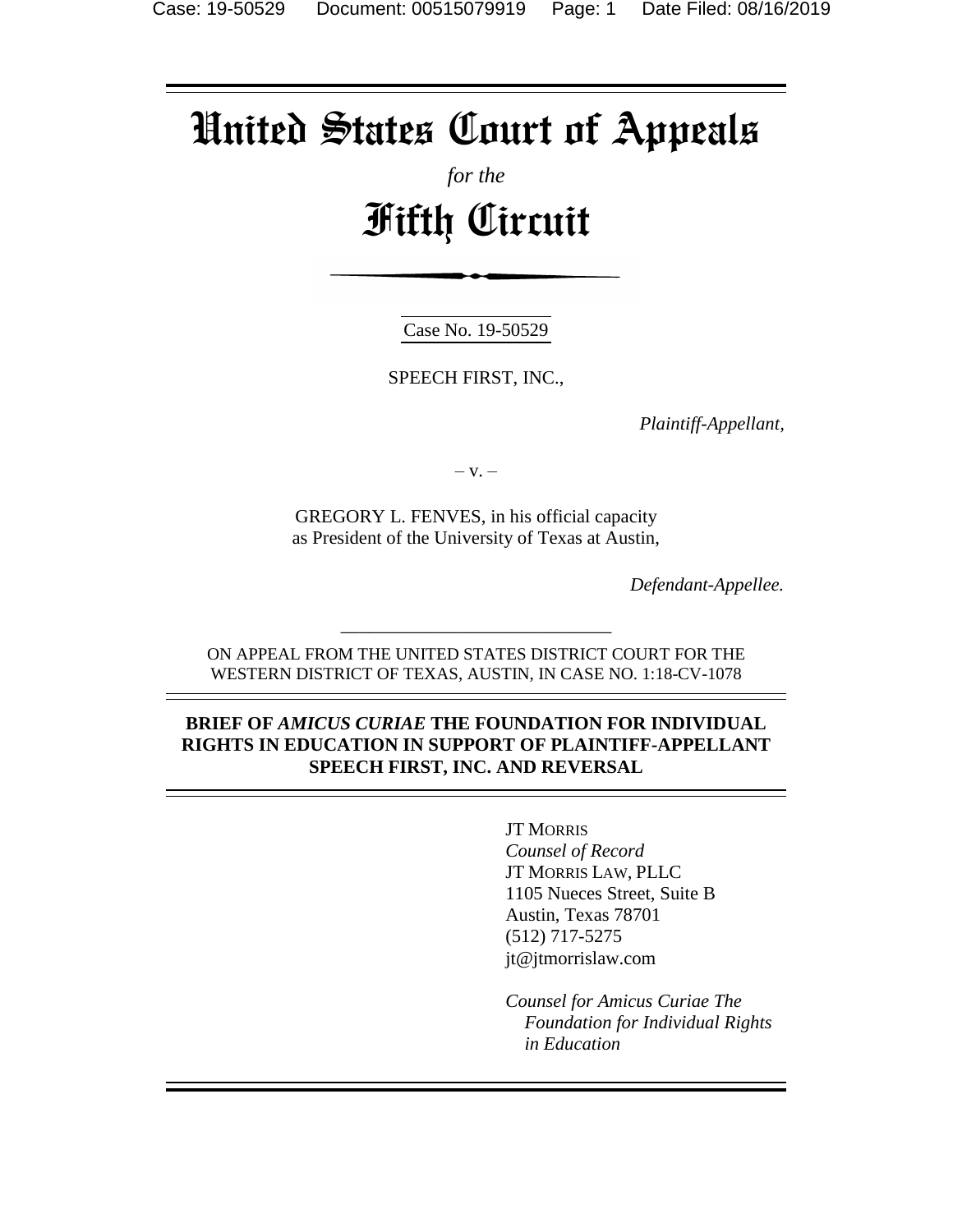#### **STATEMENT OF CONSENT TO FILE AND TIMELINESS**

Pursuant to Federal Rule of Appellate Procedure 29(a)(2), The Foundation for Individual Rights in Education files this *amicus curiae* brief with the consent of all parties.

Pursuant to Local Rule 29.1, this brief has been filed in a timely manner within seven days of the date Plaintiff-Appellant's principal brief was filed on August 9, 2019.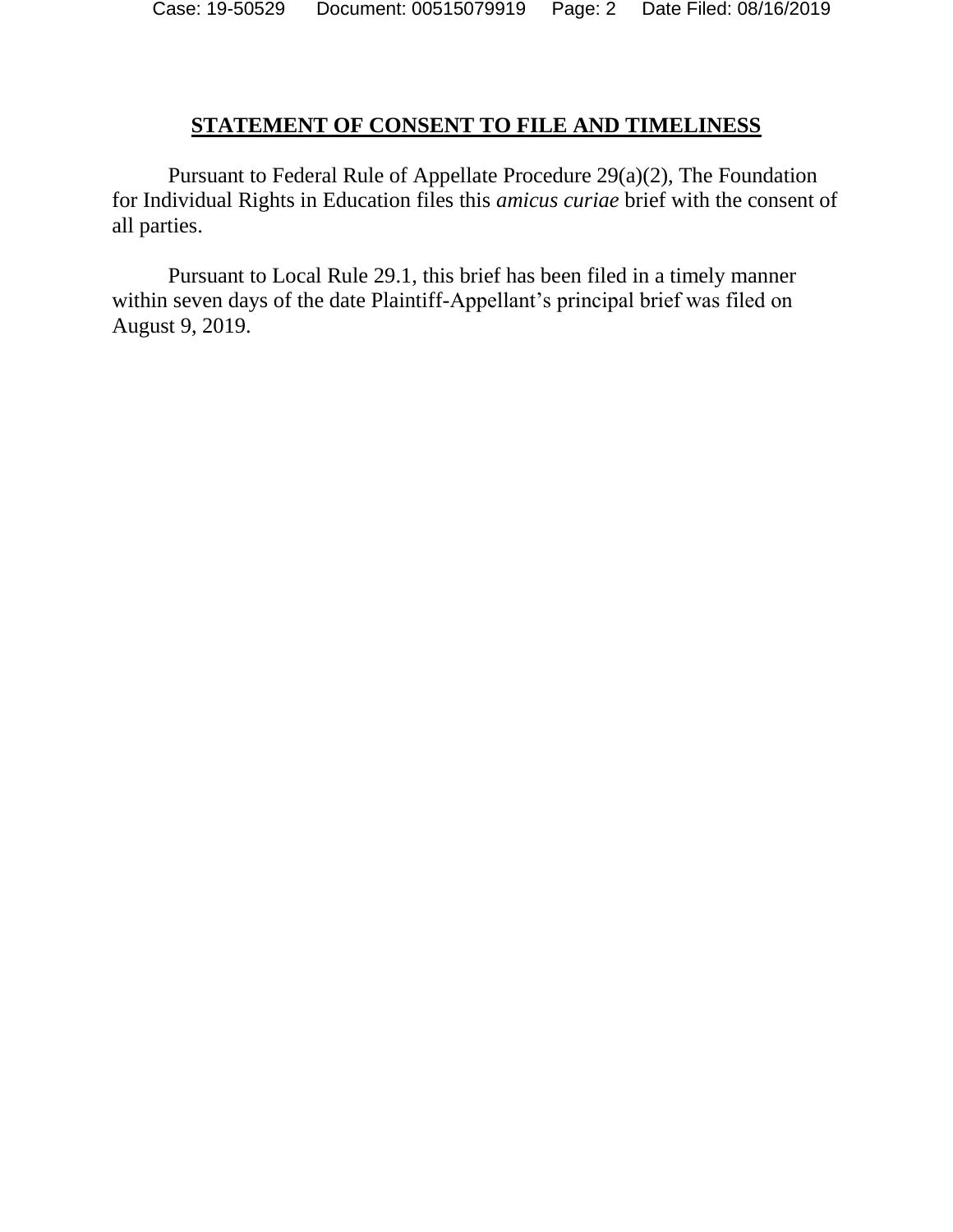Case: 19-50529 Document: 00515079919 Page: 3 Date Filed: 08/16/2019

#### **SUPPLEMENTAL STATEMENT OF INTERESTED PARTIES**

Pursuant to Local Rule 29.2, the undersigned counsel of record for *amicus curiae* certifies that the following additional persons and entities have an interest in the outcome of this case:

- 1. The Foundation for Individual Rights in Education, *amicus curiae.* The Foundation for Individual Rights in Education is a nonprofit organization recognized as tax exempt under Internal Revenue Code § 501(c)(3). It does not have any parent corporations, and no publicly held companies hold 10% or more of its stock or other ownership interest.
- 2. JT Morris, counsel of record for *amicus curiae* The Foundation for Individual Rights in Education.

Dated: August 16, 2019 /s/ JT Morris

JT Morris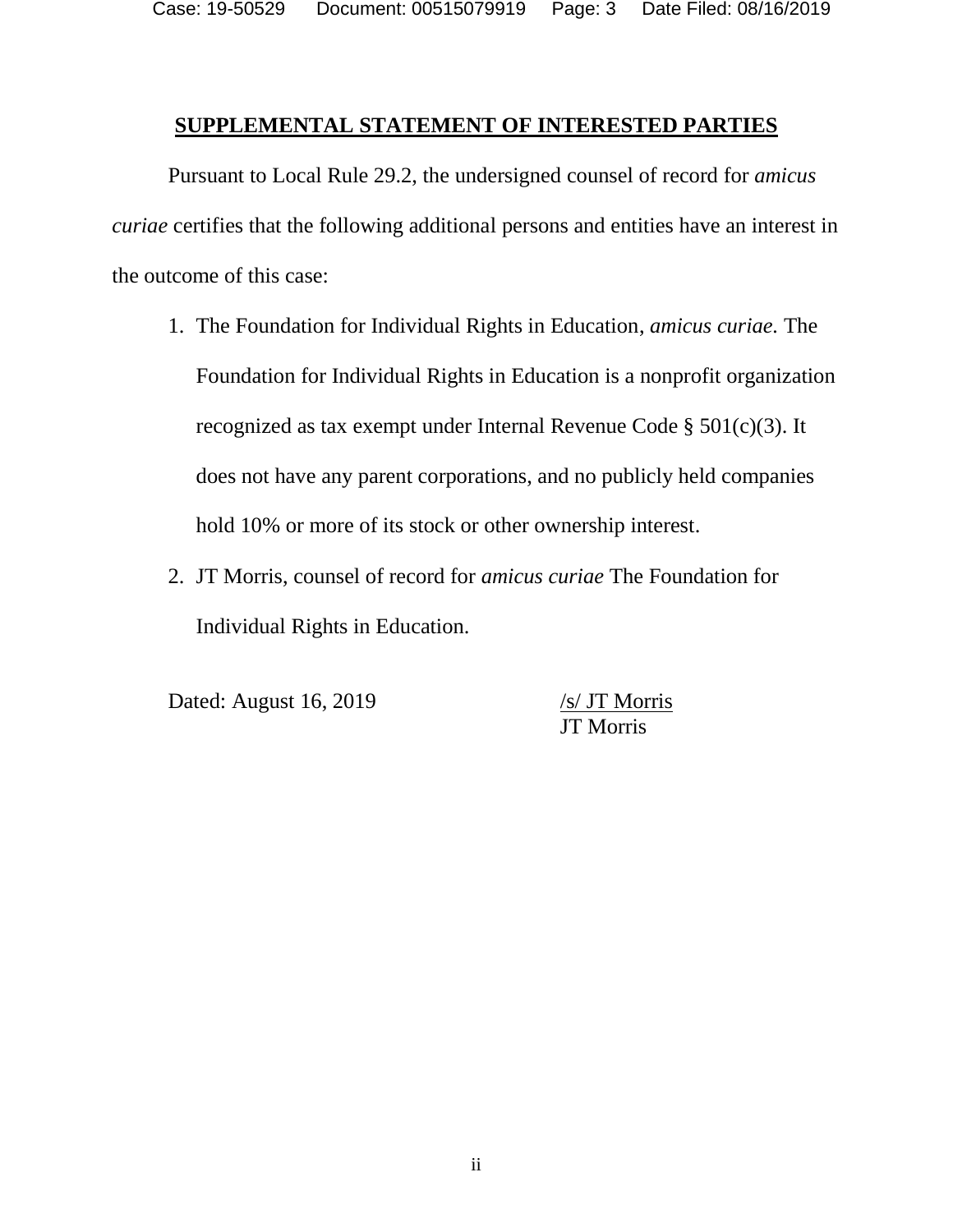Case: 19-50529 Document: 00515079919 Page: 4 Date Filed: 08/16/2019

#### **STATEMENT OF AUTHORSHIP AND FUNDING**

Pursuant to Federal Rule of Appellate Procedure 29(a)(4), counsel for *amicus curiae* states that no party's counsel authored this brief in whole or in part; no party's counsel contributed money that was intended to fund preparing or submitting this brief; and no person other than *amicus curiae* or their counsel contributed money that was intended to fund preparing or submitting this brief.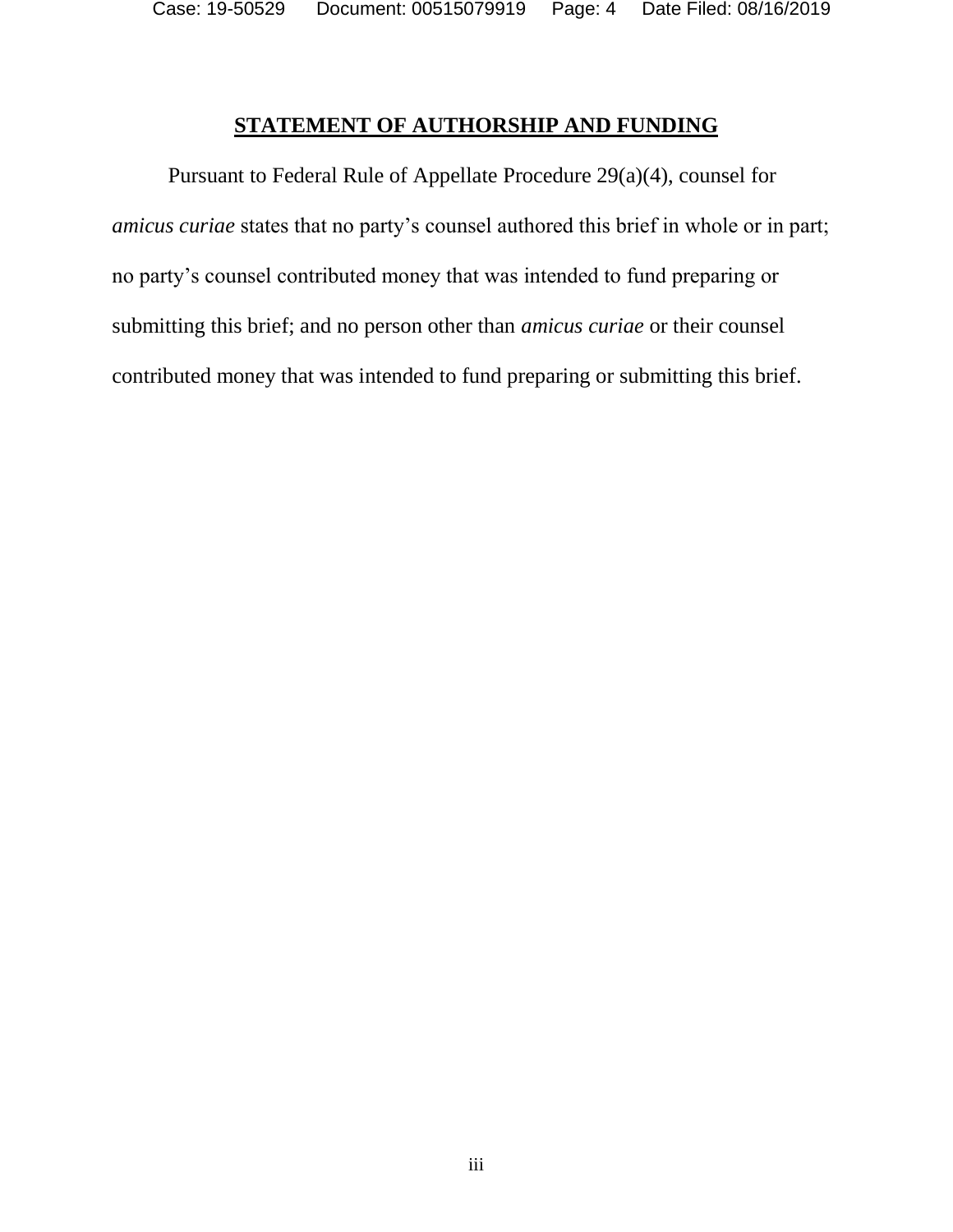## **TABLE OF CONTENTS**

## **Page**

|                | SUPPLEMENTAL STATEMENT OF INTERESTED PARTIES ii                                                                                                                                 |  |
|----------------|---------------------------------------------------------------------------------------------------------------------------------------------------------------------------------|--|
|                |                                                                                                                                                                                 |  |
|                |                                                                                                                                                                                 |  |
|                |                                                                                                                                                                                 |  |
|                |                                                                                                                                                                                 |  |
| $\mathbf{I}$ . |                                                                                                                                                                                 |  |
| II.            | FIRE Has Nearly Two Decades of Experience Demonstrating<br>That Despite Public Promises, Public Universities Often Fail                                                         |  |
| III.           | Judicial Precedent is the Best Mechanism to Ensure that                                                                                                                         |  |
| IV.            | Speech First and its Members Have Standing to Challenge<br>Overbroad and Vague Speech Codes that Chill Protected<br>Speech, Regardless of the University's Stated Assurances 10 |  |
|                | <b>Students Have Standing to Challenge Speech Codes</b><br>a.<br>Even if They Have Not Been Formally Punished Under                                                             |  |
|                | Students Have Standing to Challenge "Aspirational"<br>$\mathbf b$ .<br>Speech Codes that Nonetheless Chill Student Speech  14                                                   |  |
|                |                                                                                                                                                                                 |  |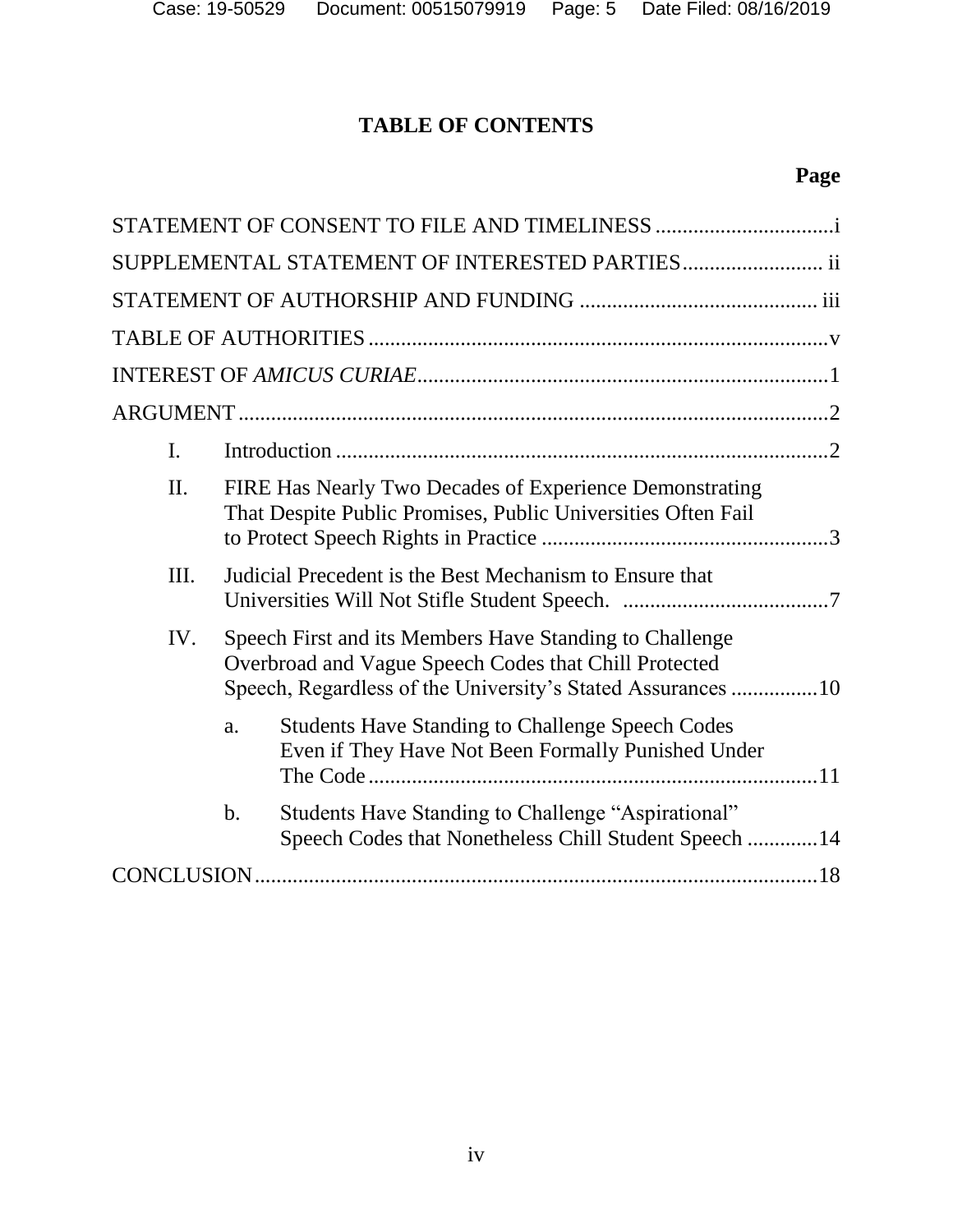## **TABLE OF AUTHORITIES**

## **Page(s)**

## **Cases:**

| Bair v. Shippensburg Univ.,                                                                                       |
|-------------------------------------------------------------------------------------------------------------------|
| Booher v. Bd. of Regents, N. Ky. Univ.,<br>No. 2:96-cv-135, 1998 U.S. Dist. LEXIS 11404 (E.D. Ky. July 22, 1998)6 |
| Broadrick v. Oklahoma,                                                                                            |
| Coll. Republicans at S.F. State Univ. v. Reed,                                                                    |
| Dambrot v. Cent. Mich. Univ.,                                                                                     |
| DeJohn v. Temple Univ.,                                                                                           |
| Doe v. Univ. of Mich.,                                                                                            |
| Fairchild v. Liberty Indep. Sch. Dist.,                                                                           |
| McCauley v. Univ. of the V.I.,                                                                                    |
| Pro-Life Cougars v. Univ. of Houston,                                                                             |
| Roberts v. Haragan,                                                                                               |
| Secretary of Md. v. Joseph H. Munson Co.,                                                                         |
| Shaw v. Burke,<br>No. 2:17-cv-02386, 2018 U.S. Dist. LEXIS 7584 (C.D. Cal. Jan. 17, 2018)6                        |
| Smith v. Tarrant Cty. Coll. Dist.,                                                                                |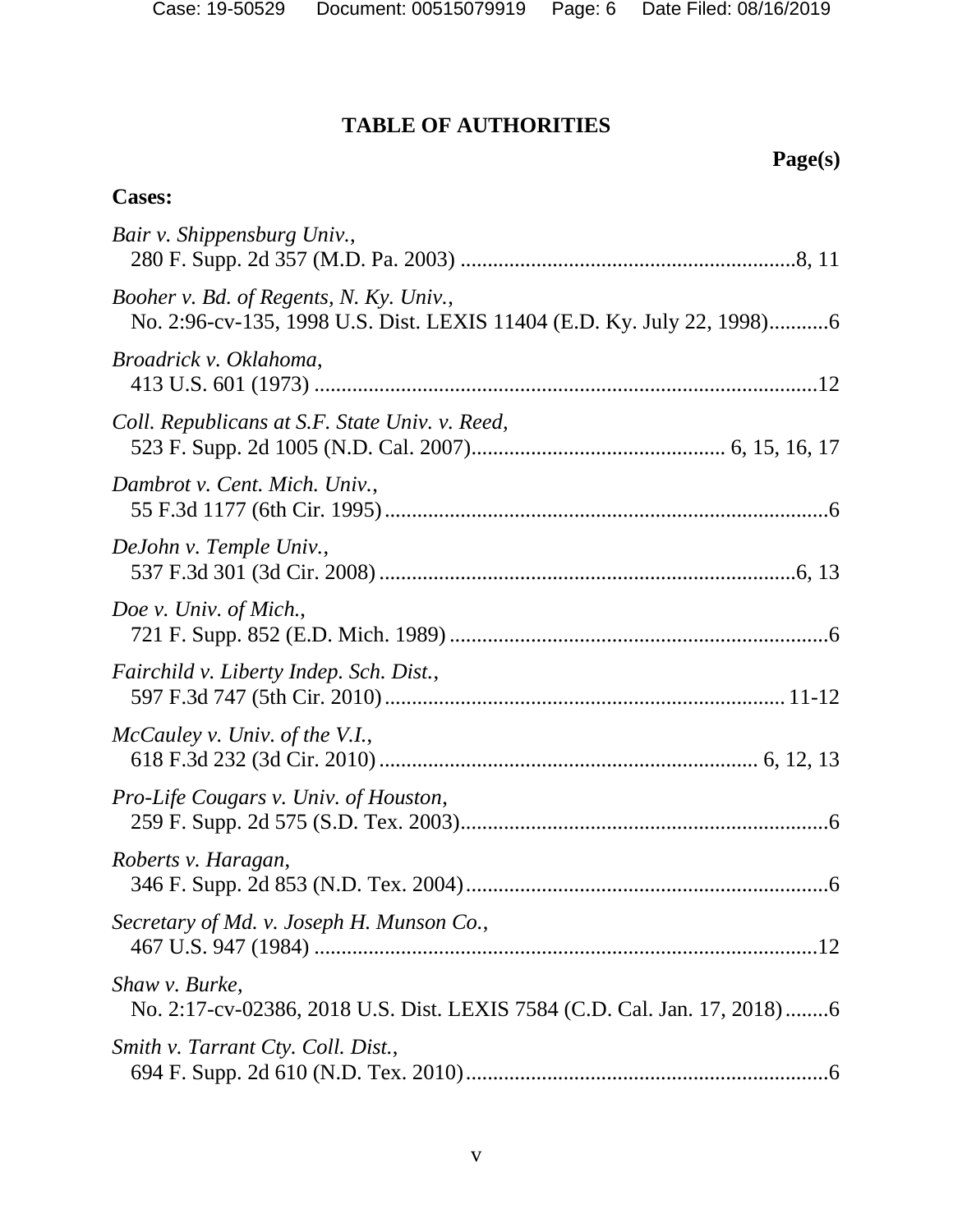| Speech First, Inc. v. Fenves,<br>No. 1:18-CV-1078-LY, 2019 U.S. Dist. LEXIS 93041                                                                               |
|-----------------------------------------------------------------------------------------------------------------------------------------------------------------|
| Univ. of Cincinnati Chapter of Young Ams. for Liberty v. Williams,<br>No. 1:12-cv-155, 2012 U.S. Dist. LEXIS 80967 (S.D. Ohio June 12, 2012)6                   |
| UWM Post, Inc. v. Bd. of Regents of Univ. of Wis. Sys.,                                                                                                         |
| <b>Statutes &amp; Other Authorities:</b>                                                                                                                        |
|                                                                                                                                                                 |
| Creeley, Victory for Free Speech at Shippensburg: After Violating Terms of 2004<br>Settlement, University Once Again Dismantles Unconstitutional Speech Code,   |
|                                                                                                                                                                 |
| FOUND. FOR INDIV. RIGHTS IN EDUC., SPOTLIGHT ON SPEECH CODES 2018: THE                                                                                          |
| Press Release, Found. for Indiv. Rights in Educ., A Great Victory for Free Speech                                                                               |
| Press Release, Found. for Indiv. Rights in Educ., Students, FIRE Go Four-for-                                                                                   |
| Press Release, Found. for Indiv. Rights in Educ., VICTORY: Lawsuit Settlement<br>Restores Free Speech Rights at Dixie State U. After Censorship of Bush, Obama, |
| Press Release, Found. for Indiv. Rights in Educ., Victory: Speech Code Falls at                                                                                 |
| Settlement Agreement in Sinapi-Riddle v. Citrus Community College District,                                                                                     |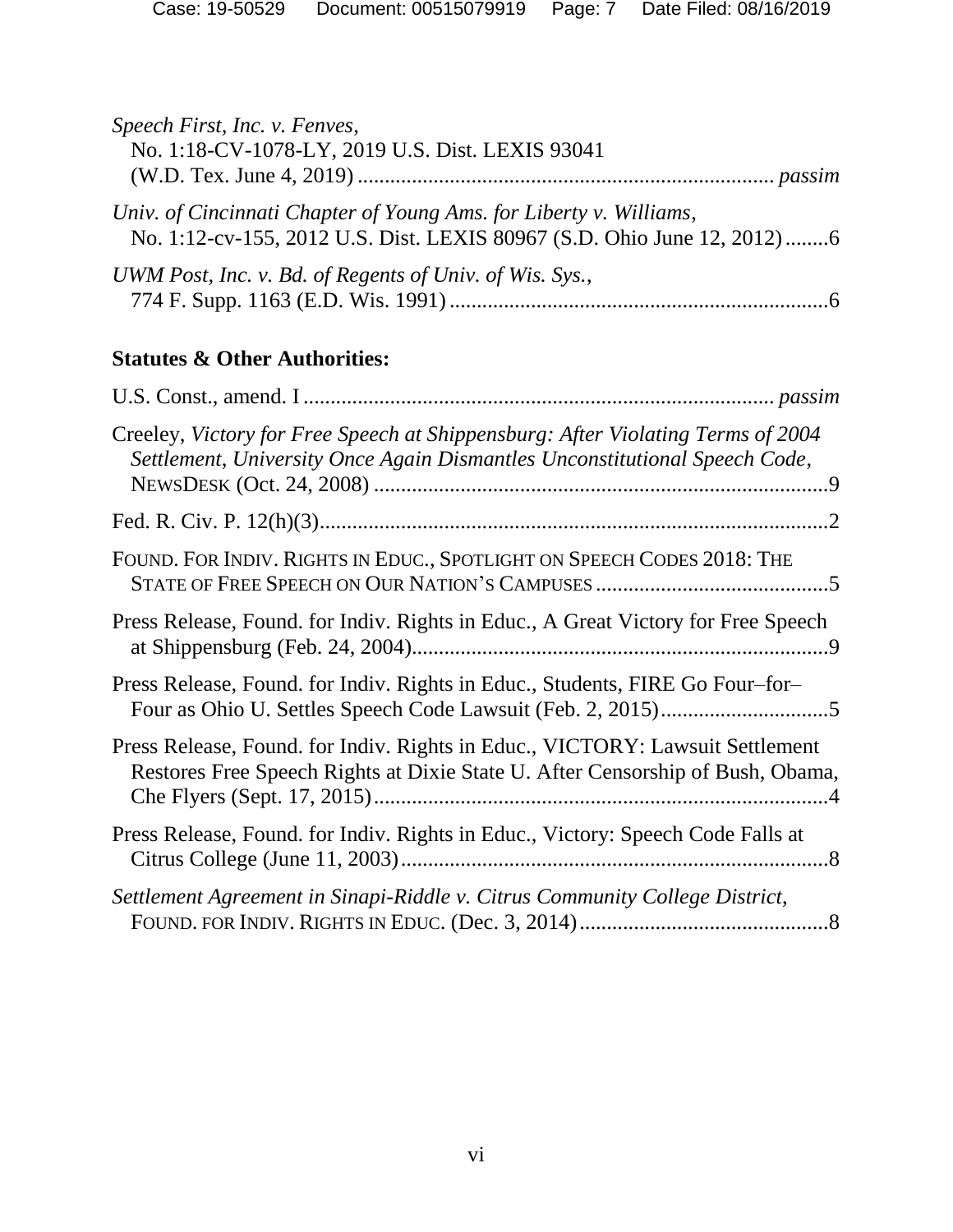#### **INTEREST OF AMICUS CURIAE**

The Foundation for Individual Rights in Education ("FIRE") is a nonpartisan, nonprofit organization dedicated to promoting and protecting civil liberties at our nation's institutions of higher education. Since 1999, FIRE has worked to protect student First Amendment rights at campuses nationwide. FIRE believes that to best prepare students for success in our democracy, the law must remain unequivocally on the side of robust free speech rights on campus.

FIRE coordinates and engages in targeted litigation and regularly files briefs as *amicus curiae* to ensure that student First Amendment rights are vindicated when violated at public institutions like the University of Texas at Austin. The students FIRE defends rely on access to federal courts to secure meaningful and lasting legal remedies to the irreparable harm of censorship. If allowed to stand, the lower court's ruling will hinder students at all educational levels from vindicating their First Amendment rights in court.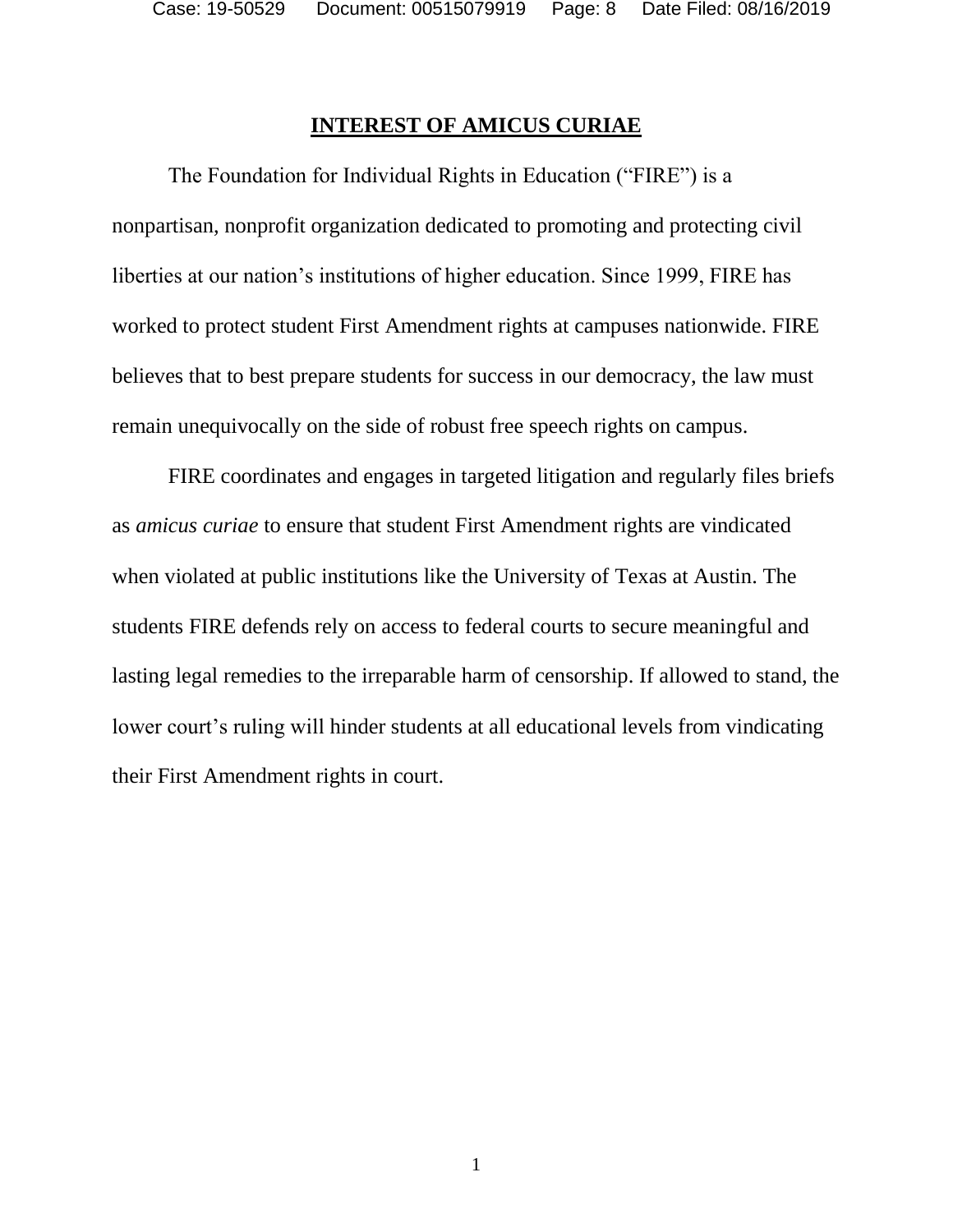#### **ARGUMENT**

#### **I. Introduction**

Appellant Speech First, Inc. ("Speech First") has challenged overbroad and vague campus speech policies at the University of Texas at Austin (the "University") that chill and suppress protected student speech the university deems uncivil, harassing, disrespectful, or offensive. As part of its mission, FIRE has documented a long history of universities reneging on their stated commitments to the First Amendment and stifling student speech through the use of such overbroad and vague speech codes.

 Yet despite the facial overbreadth and vagueness of the University's policies, the district court dismissed Speech First's Complaint pursuant to Fed. R. Civ. P. 12(h)(3) because it found that Speech First did not produce evidence of a "credible threat of prosecution or self-censorship that is objectively reasonable." *Speech First, Inc. v. Fenves*, No. 1:18-CV-1078-LY, 2019 U.S. Dist. LEXIS 93041, at \*14, \*22 (W.D. Tex. June 4, 2019). In doing so, the district court gave undue weight to university officials' assurances that they respect their students' constitutional rights and testimony from an official that the University has not disciplined students for the content of their speech. By declining to reach the constitutionality of these policies—relying in large part on assurances of good institutional behavior that FIRE's experience calls into doubt—the district court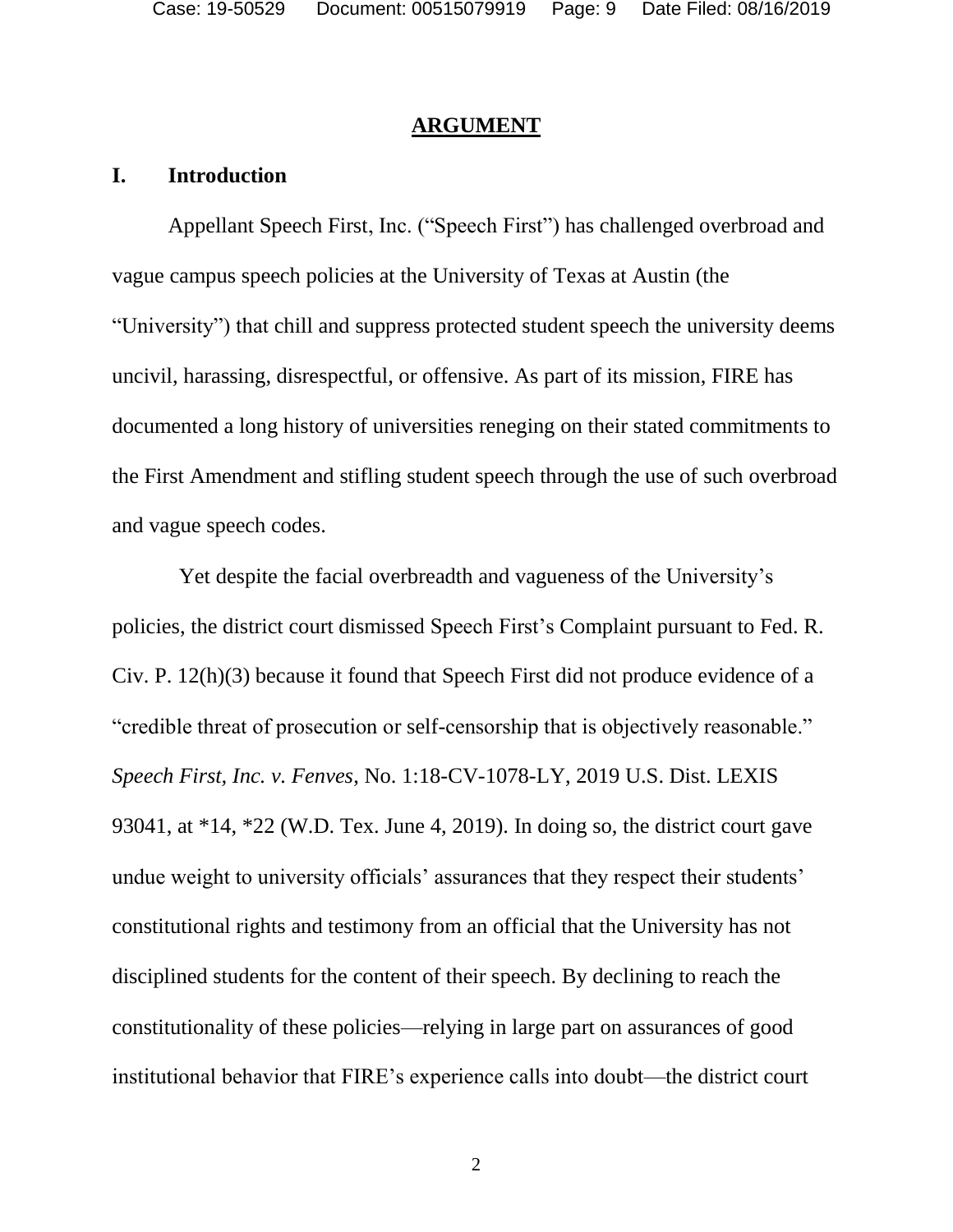has ensured that Speech First's student members at the University who are afraid to express their opinions for fear of sanction will remain silenced. Indeed, the courts are often the only place where students can protect their First Amendment rights against content-based, overbroad, and vague campus speech codes.

*Amicus* curiae FIRE asks that this Court review Speech First's allegations in the appropriate context and reverse the district court's order dismissing this matter for lack of standing.

#### **II. FIRE Has Nearly Two Decades of Experience Demonstrating That Despite Public Promises, Public Universities Often Fail to Protect Speech Rights in Practice.**

Universities across the country express their unwavering commitment to their students' right to free speech. In FIRE's experience, however, students have good reason to be skeptical of universities' faithfulness to the First Amendment. For this reason, FIRE believes that the district court gave too much weight to the university's assurance that it would not enforce its speech code to inhibit protected speech. *Id.* at \*21–22.

Universities often use vague policies prohibiting "disparaging," "harassing," or "demeaning" speech to stifle protected speech. For example, in March 2015, in coordination with FIRE, students at Dixie State University filed a First Amendment lawsuit against their university after Dixie State refused to approve promotional flyers produced by a student group that featured images negatively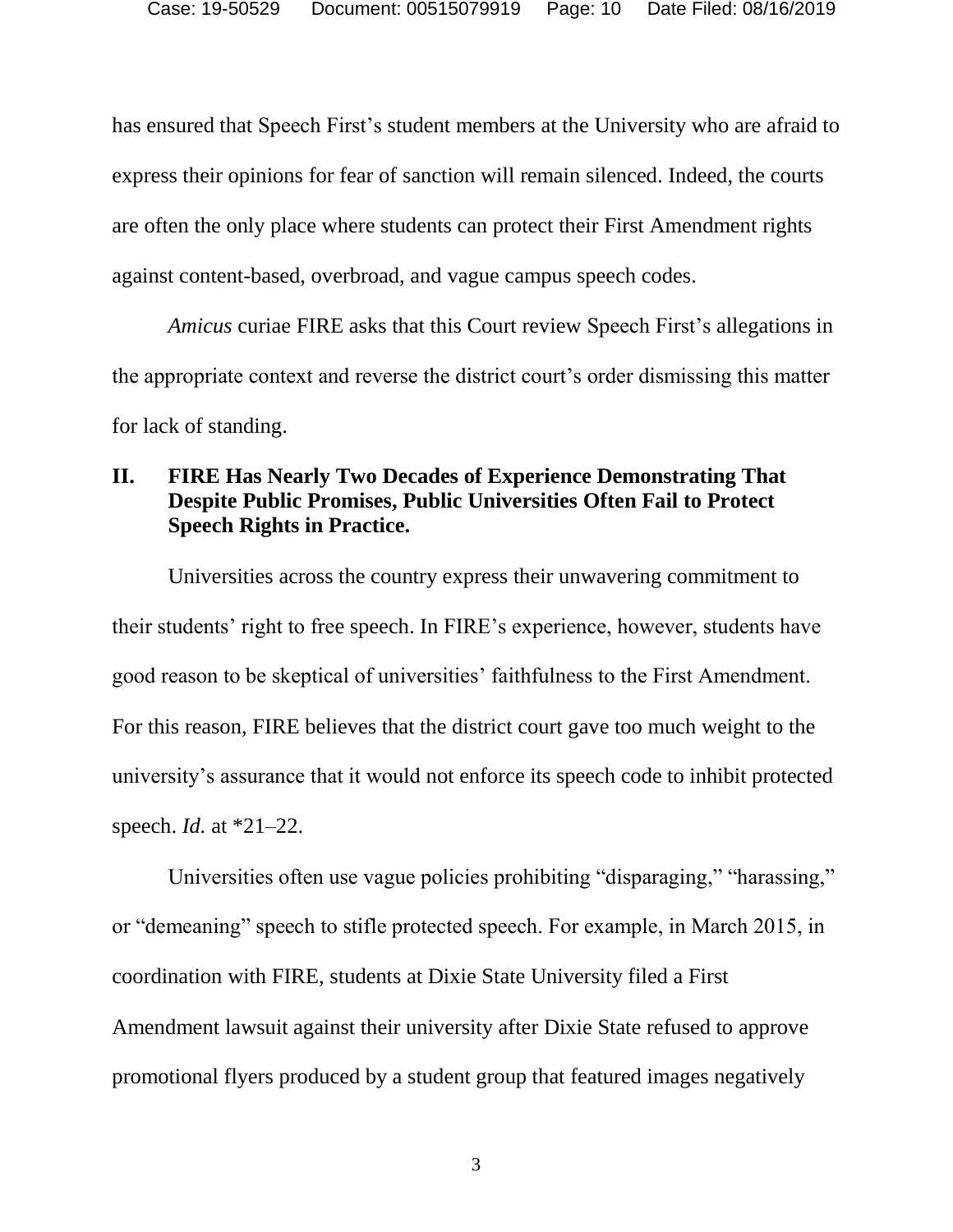portraying George W. Bush, Barack Obama, and Che Guevara. Complaint, *Jergins, et al. v. Williams, et al.*, No. 2:15-cv-00144 (D. Utah filed Mar. 4, 2014). Administrators refused to approve the flyers unless and until the student group removed references to the political figures, because school policy did not permit students to "disparage" or "mock[] individuals." *Id.* In September 2015, Dixie State settled the lawsuit and revised its policies restricting student speech.<sup>1</sup>

In July 2014, an Ohio University student member of Students Defending Students ("SDS"), an organization that provides free assistance to students accused of campus misconduct, filed a lawsuit—again coordinated by FIRE—after he was ordered by administrators not to wear an SDS shirt that featured the slogan "We get you off for free." Complaint, *Smith v. McDavis, et.al.*, No. 2:14-cv-670 (S.D. Ohio filed July 1, 2014). The administrators claimed that the slogan "objectified women" and "promoted prostitution." *Id.* The student challenged the constitutionality of a provision of the university's Student Code of Conduct prohibiting any "act that degrades, demeans, or disgraces" another student. *Id.* In

<sup>&</sup>lt;sup>1</sup> Press Release, Found. for Indiv. Rights in Educ., VICTORY: Lawsuit Settlement Restores Free Speech Rights at Dixie State U. After Censorship of Bush, Obama, Che Flyers (Sept. 17, 2015), https://www.thefire.org/victory-lawsuit-settlementrestores-free-speech-rights-at-dixie-state-u-after-censorship-of-bush-obama-cheflyers/.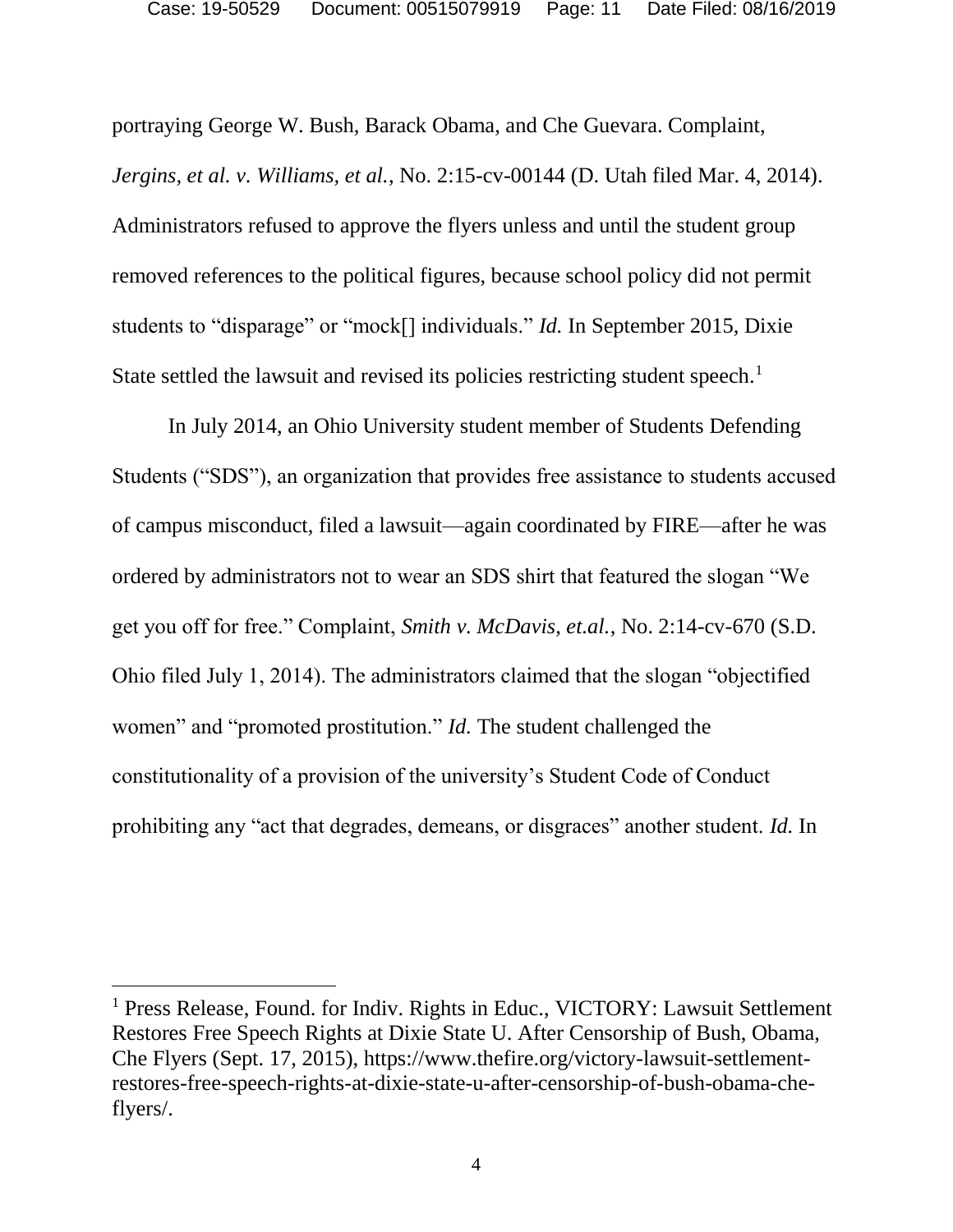February 2015, Ohio University settled the lawsuit and revised its policies restricting student speech. $2$ 

As with the policies in the two cases discussed above, the University's policies in the instant case provide that students may be punished or otherwise face repercussions for engaging in "offensive" or "harassing" speech, using "insults, epithets, ridicule, [or] personal attacks," or failing to adhere to "standards of civility and good taste." *Fenves*, 2019 U.S. Dist. LEXIS 93041 at \*5–10. By finding that the Speech First lacked standing because its members' concerns about punishment were "'imaginary or wholly speculative,'" the district court failed to appreciate that universities routinely punish students under speech codes banning speech that may be offensive. *Id.* at \*22. The problematic speech codes identified above are not outliers.

Each year, FIRE reviews the speech codes of more than 400 of the largest universities and colleges in the country.<sup>3</sup> In 2019, FIRE found that nearly 30 percent of the universities and colleges surveyed maintain speech codes that severely limit student speech. *Id.* Indeed, over the past two decades, students have

<sup>2</sup> Press Release, Found. for Indiv. Rights in Educ., Students, FIRE Go Four–for– Four as Ohio U. Settles Speech Code Lawsuit (Feb. 2, 2015), https://www.thefire.org/students-fire-go-four-four-ohio-u-settles-speech-codelawsuit/.

<sup>3</sup> *See* FOUND. FOR INDIV. RIGHTS IN EDUC., SPOTLIGHT ON SPEECH CODES 2018: THE STATE OF FREE SPEECH ON OUR NATION'S CAMPUSES, *available at*  https://www.thefire.org/resources/spotlight/reports/.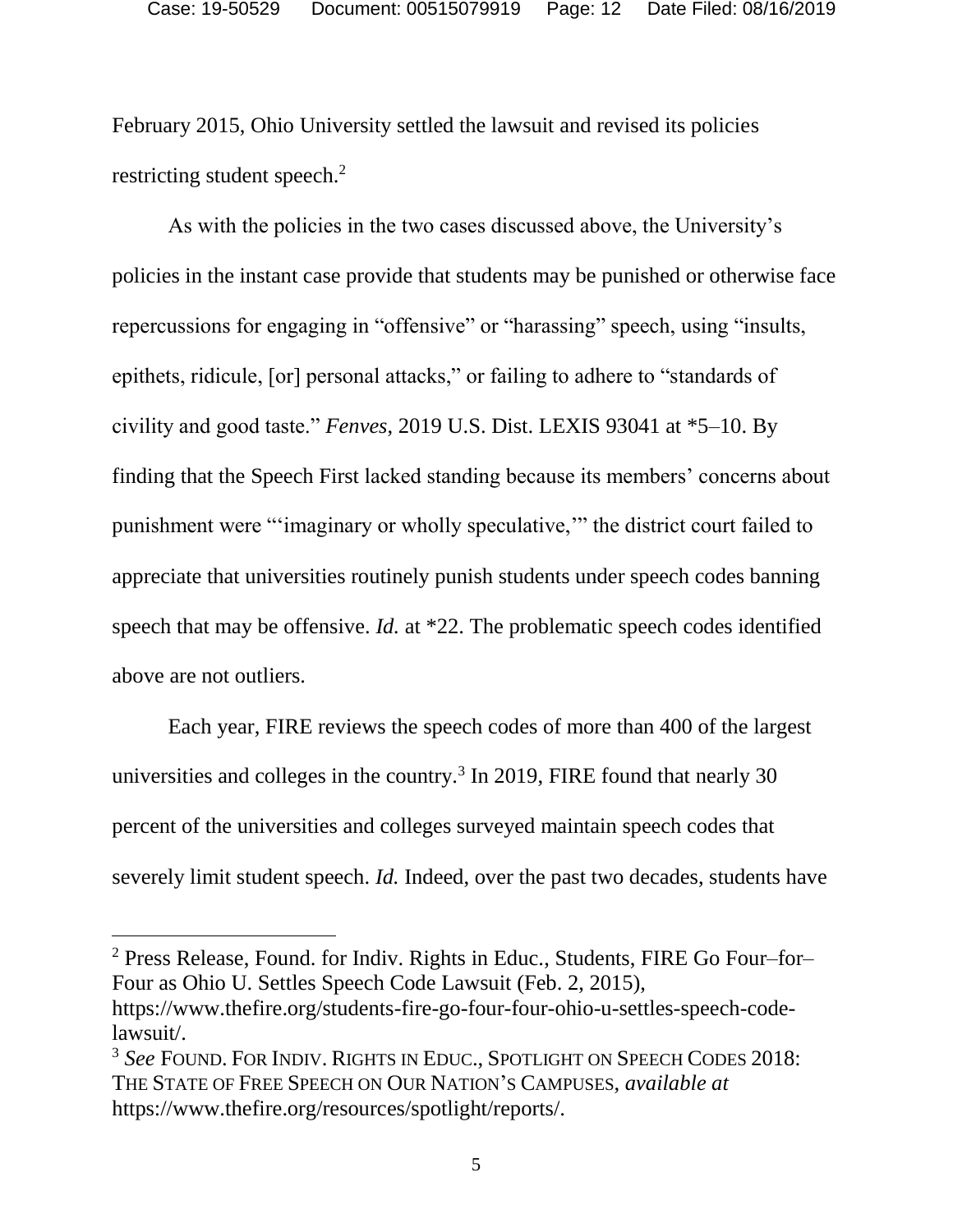successfully raised facial challenges to speech codes time and time again to protect their First Amendment rights.<sup>4</sup>

Universities have a demonstrated tendency to enforce speech codes in a manner that stifles student speech, and federal courts have played a vital role in crafting the permissible bounds of campus speech policies. By finding that Speech First lacked standing, the district court failed to appreciate the well-established history of universities proclaiming their commitment to the First Amendment—and

<sup>4</sup> *See, e.g., McCauley v. Univ. of the V.I.*, 618 F.3d 232 (3d Cir. 2010) (invalidating university speech policies, including harassment policy); *DeJohn v. Temple Univ.*, 537 F.3d 301 (3d Cir. 2008) (striking down sexual harassment policy); *Dambrot v. Cent. Mich. Univ.*, 55 F.3d 1177 (6th Cir. 1995) (declaring university discriminatory harassment policy facially unconstitutional); *Shaw v. Burke*, No. 2:17-cv-02386, 2018 U.S. Dist. LEXIS 7584 (C.D. Cal. Jan. 17, 2018) (facial challenge to "free speech zone" policy properly alleged violation of student speech rights); *Univ. of Cincinnati Chapter of Young Ams. for Liberty v. Williams*, No. 1:12-cv-155, 2012 U.S. Dist. LEXIS 80967 (S.D. Ohio June 12, 2012) (invalidating "free speech zone" policy); *Smith v. Tarrant Cty. Coll. Dist.*, 694 F. Supp. 2d 610 (N.D. Tex. 2010) (finding university "cosponsorship" policy to be overbroad); *Coll. Republicans at S.F. State Univ. v. Reed,* 523 F. Supp. 2d 1005 (N.D. Cal. 2007) (enjoining enforcement of university civility policy); *Roberts v. Haragan*, 346 F. Supp. 2d 853 (N.D. Tex. 2004) (finding university sexual harassment policy unconstitutionally overbroad); *Pro-Life Cougars v. Univ. of Houston*, 259 F. Supp. 2d 575 (S.D. Tex. 2003) (declaring university policy regulating "potentially disruptive" events unconstitutional); *Booher v. Bd. of Regents, N. Ky. Univ.*, No. 2:96-cv-135, 1998 U.S. Dist. LEXIS 11404 (E.D. Ky. July 22, 1998) (finding university sexual harassment policy void for vagueness and overbreadth); *UWM Post, Inc. v. Bd. of Regents of Univ. of Wis. Sys.*, 774 F. Supp. 1163 (E.D. Wis. 1991) (declaring university racial and discriminatory harassment policy facially unconstitutional); *Doe v. Univ. of Mich.*, 721 F. Supp. 852 (E.D. Mich. 1989) (enjoining enforcement of university discriminatory harassment policy).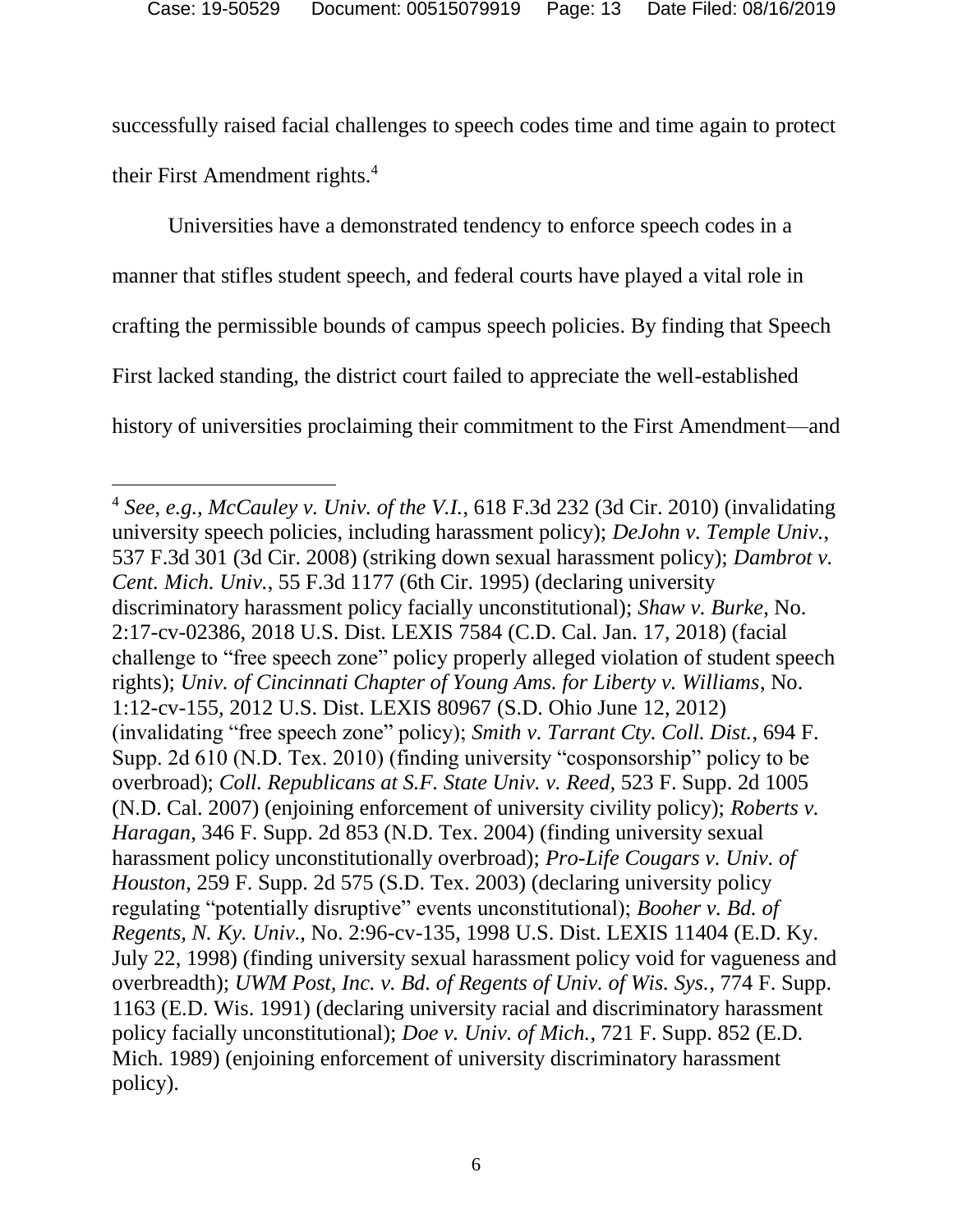then punishing students for expressing an unpopular opinion. To preserve students' First Amendment rights, this Court should reverse the district court's order dismissing the Complaint.

#### **III. Judicial Precedent is the Best Mechanism to Ensure that Universities Will Not Stifle Student Speech.**

It is imperative that students retain the ability to challenge overbroad and vague speech codes in federal court because universities continue to restrict student speech under such policies. For nearly twenty years, FIRE has worked to coordinate litigation aimed at securing the binding commitments necessary to prevent schools from using overbroad and vague policies to violate student First Amendment rights. As FIRE has learned, judicial intervention is often the only means of truly binding an institution to act in conformity with its constitutional obligations over the long term. Judicial precedent that addresses the unconstitutionality of such speech codes is a crucial aspect of guaranteeing that student speech is protected on campuses nationwide.

Indeed, the need for judicial relief and precedent is magnified given that universities have demonstrated that they will implement unconstitutional speech codes even after agreeing to revise them. For example, in 2003, a student at California's Citrus College challenged a policy that limited students' expressive activities to three small "free speech areas" and required students to provide advance notice of their intent to use those areas. Complaint, *Stevens v. Citrus* 

7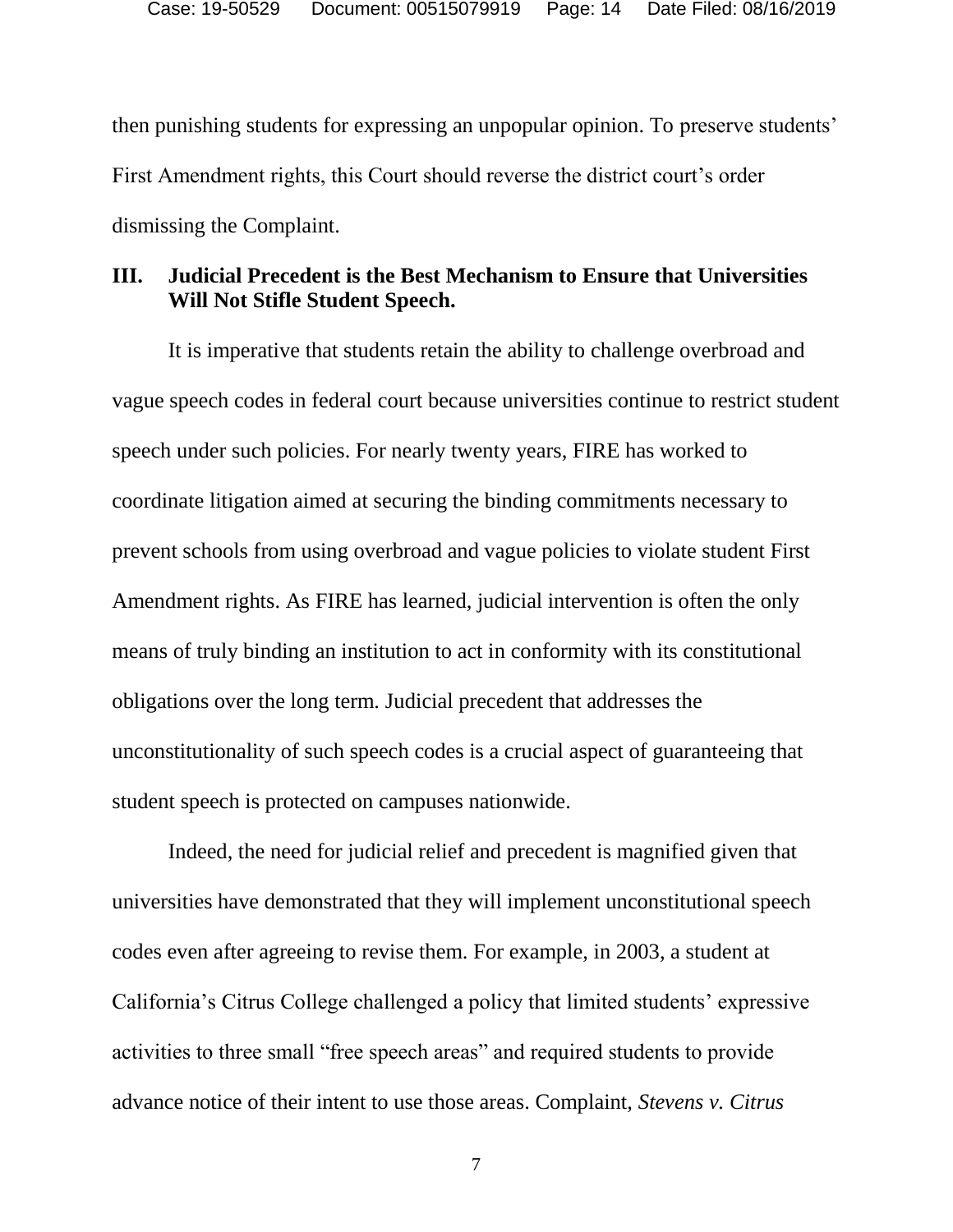*Comty. Coll. Dist.*, No. 2:03-cv-03539 (C.D. Cal. filed May 20, 2003). On June 5, 2003, the Citrus College Board of Trustees unanimously adopted a resolution revoking the policies, and the lawsuit was settled.<sup>5</sup>

Yet in 2013, the Citrus College Board of Trustees adopted a new "Time, Place, and Manner" regulation, once again limiting students' expressive activities to a designated free speech area—and prompting another lawsuit, coordinated by FIRE. Complaint, *Sinapi–Riddle v. Citrus Comm. Coll. Dist.*, No. 14-cv-05104 (C.D. Cal. filed Jul. 1, 2014). Under this new policy, a student was threatened with removal from campus for soliciting signatures for a petition against spying by the National Security Agency ("NSA") outside of Citrus' small free speech area, which comprised just 1.37 percent of the college's campus. Citrus settled with Sinapi-Riddle, once again agreeing to revise its policies.<sup>6</sup>

In 2003, two students at Shippensburg University of Pennsylvania brought a federal lawsuit alleging that several of the university's speech codes violated their First Amendment rights. *Bair v. Shippensburg Univ.*, 280 F. Supp. 2d 357 (M.D. Pa. 2003). After a judge issued a preliminary injunction against Shippensburg, the

<sup>5</sup> Press Release, Found. for Indiv. Rights in Educ., Victory: Speech Code Falls at Citrus College (June 11, 2003), https://www.thefire.org/victory-speech-code-fallsat-citrus-college/.

<sup>6</sup> *Settlement Agreement in Sinapi-Riddle v. Citrus Community College District*, FOUND. FOR INDIV. RIGHTS IN EDUC. (Dec. 3, 2014),

https://www.thefire.org/settlement-agreement-sinapi-riddle-v-citrus-college.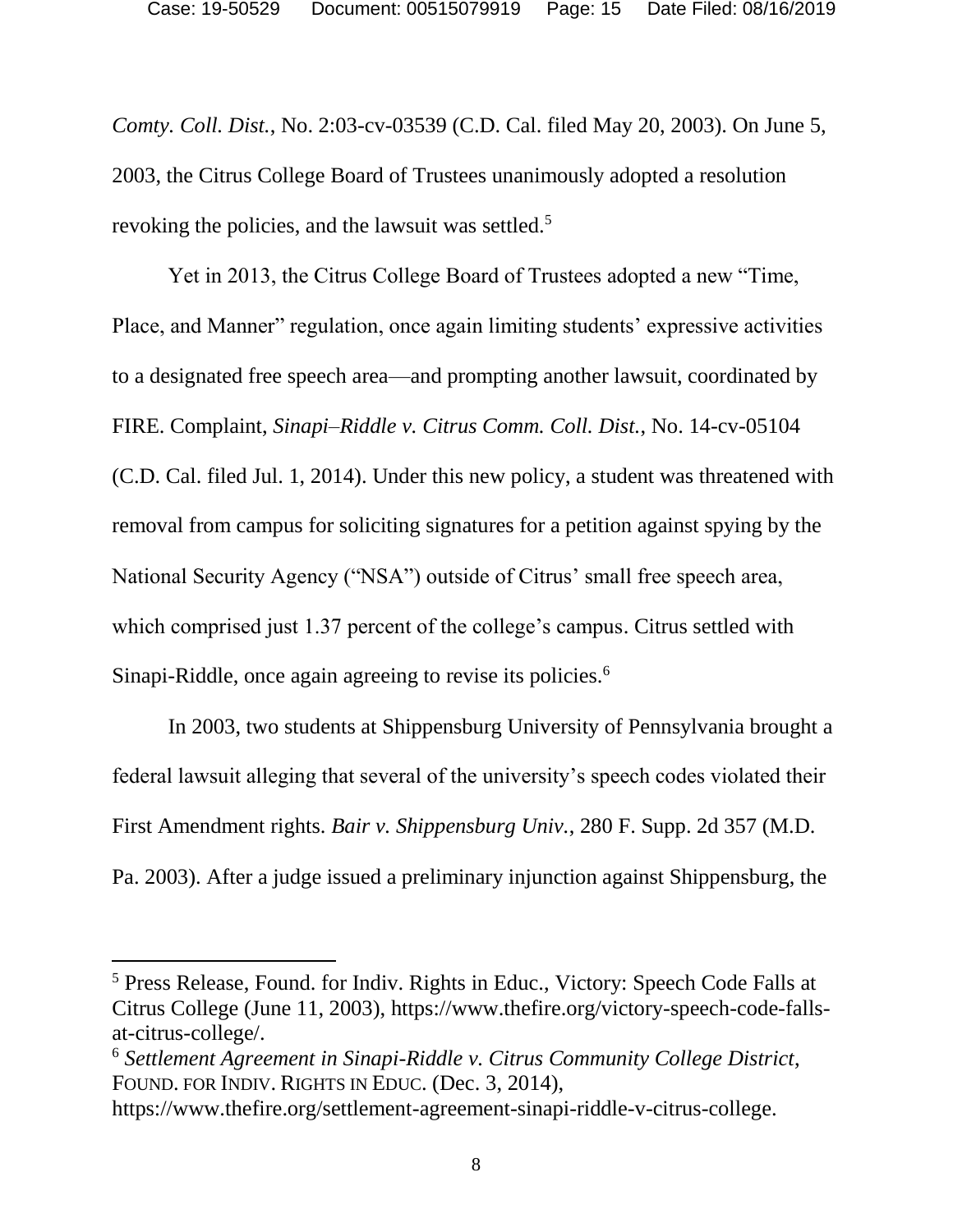university settled with the students, agreeing to repeal the challenged policies as part of the settlement.<sup>7</sup>

But the university did not comply with the terms of the settlement. According to a 2008 complaint filed by a student group, administrators "failed and/or refused to rewrite the [previously challenged policy], and instead reenacted the stricken policy verbatim in the Code of Conduct." Complaint, *Christian Fellowship of Shippensburg Univ. of Pa. v. Ruud, et al.*, No. 4:08- cv-00898 (M.D. Pa. filed May 7, 2008). In October 2008, Shippensburg settled this second lawsuit as well and agreed—for the second time—to revise its speech codes.<sup>8</sup>

As these cases demonstrate, universities have a tendency to renege on their commitments to student speech. It is not difficult to see how the promises of current administrators and governing boards can later be dispensed with as inconvenient to a new set. As such, it is vital that student groups are able to challenge overbroad and vague speech codes in court because judicial precedent is key to binding future actors. Courts should give meaningful consideration to the

<sup>7</sup> Press Release, Found. for Indiv. Rights in Educ., A Great Victory for Free Speech at Shippensburg (Feb. 24, 2004), https://www.thefire.org/a-great-victoryfor-freespeech-at-shippensburg.

<sup>8</sup> Will Creeley, *Victory for Free Speech at Shippensburg: After Violating Terms of 2004 Settlement*, *University Once Again Dismantles Unconstitutional Speech Code*, NEWSDESK (Oct. 24, 2008), https://www.thefire.org/victory-for-free-speechat-shippensburg-after-violating-terms-of-2004-settlement-university-once-againdismantles-unconstitutional-speech-code/.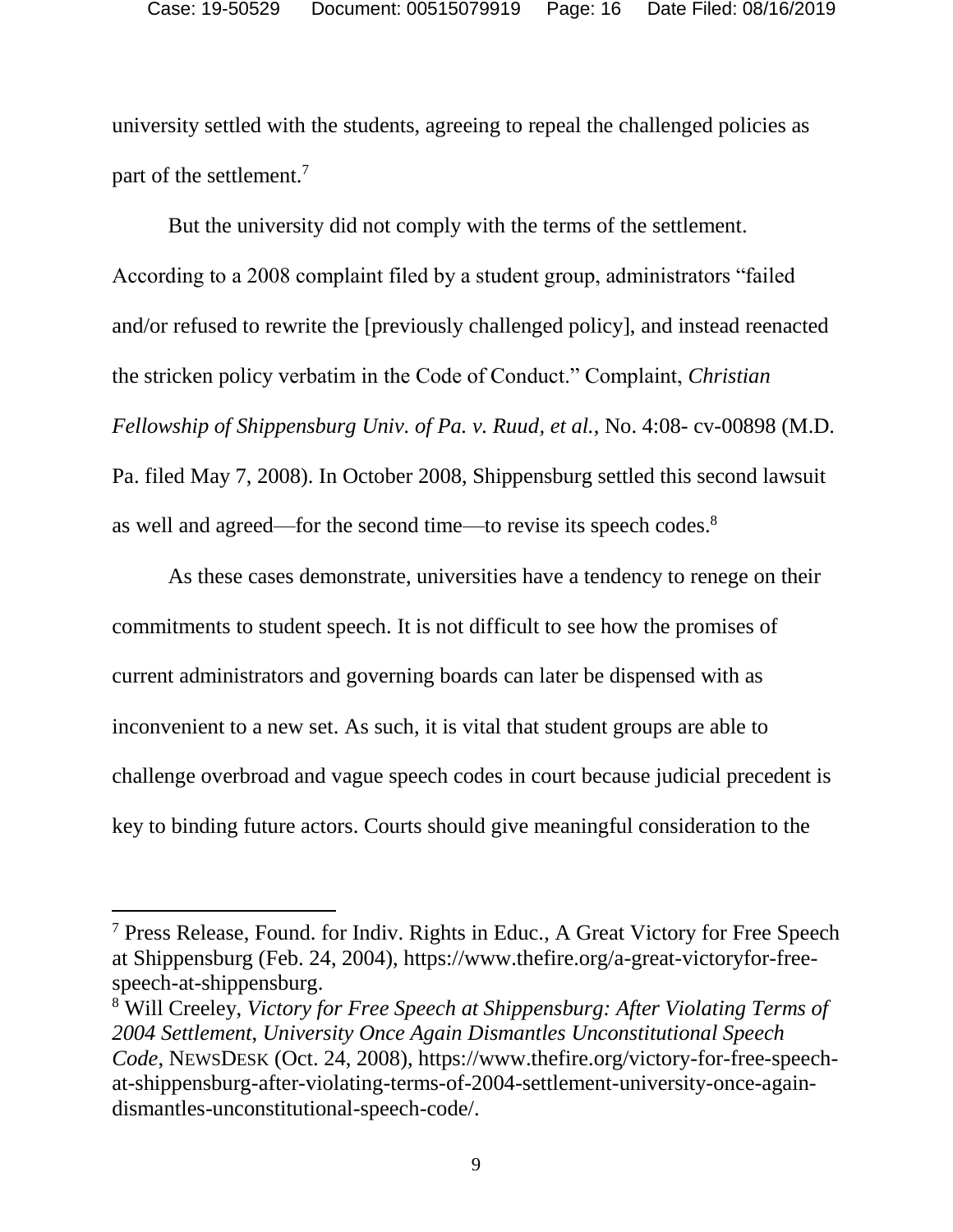hurdles faced by students attempting to bring such challenges to unconstitutional speech codes. If the district court's erroneous dismissal is not reversed, the resulting precedent will make it more difficult for students to protect their right to free speech by allowing schools to avoid speech code challenges at the outset by asserting that facially vulnerable policies are not abused by the current administrators.

#### **IV. Speech First and its Members Have Standing to Challenge Overbroad and Vague Speech Codes that Chill Protected Speech, Regardless of the University's Stated Assurances.**

In FIRE's experience, many universities' professed commitment to the First Amendment is easily eroded when students begin to speak about difficult topics that may annoy, anger, or simply inconvenience their fellow students or administrators. Because of this tendency, courts have recognized the power of overbroad and vague speech codes to significantly chill student speech, even if a student has not been formally punished under the policies or the university proffers that its policies are merely aspirational.

Thus, the district court erred in heavily relying upon an affidavit from Dean of Students Dr. Soncia Reagins-Lilly to support its conclusion that Speech First lacked standing. In her affidavit, Dr. Reagins-Lilly testified that the University has not disciplined students for the content of their speech and that "… although the University desires civility on campus, the rules make clear that aspirations of

10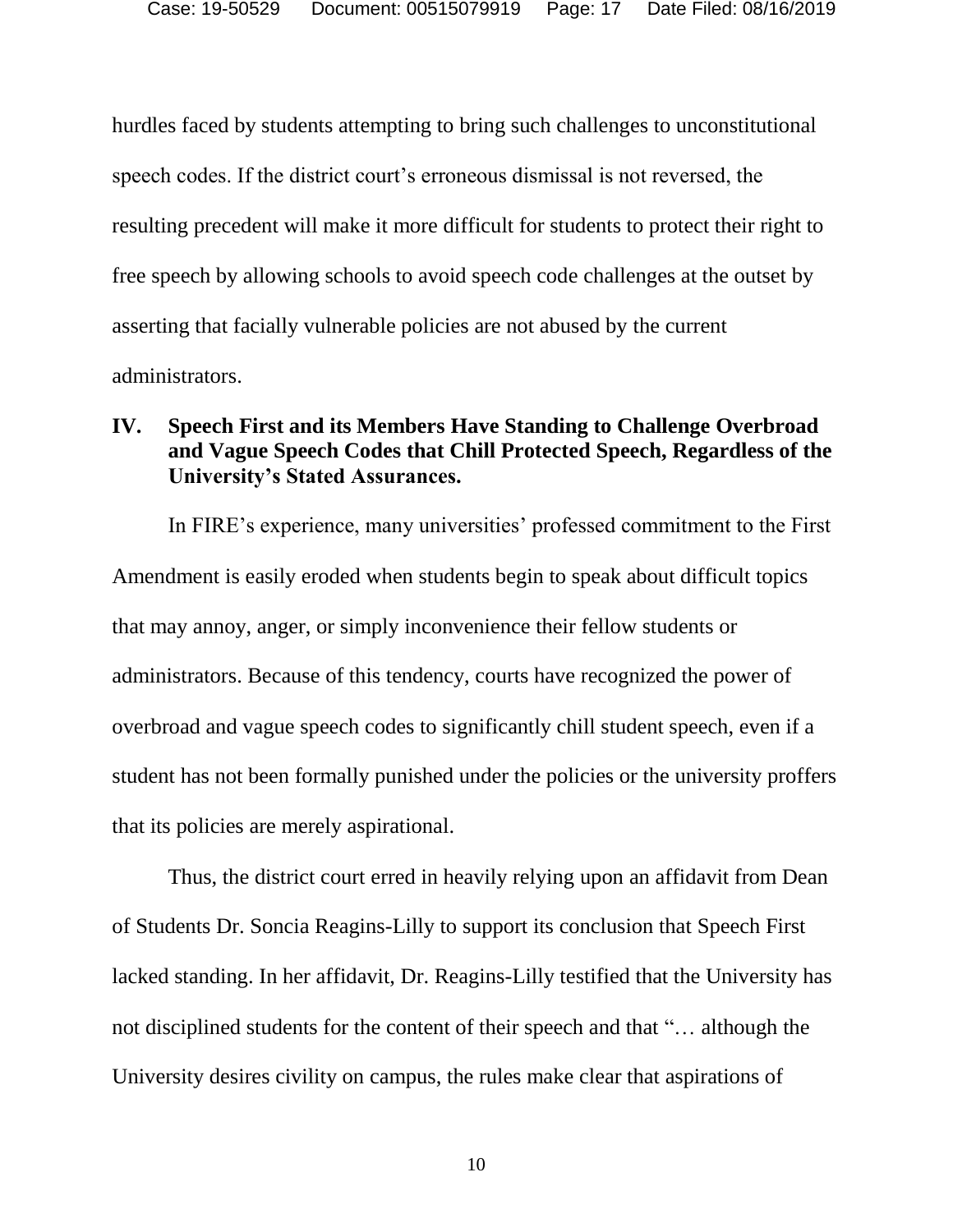civility are community norms that cannot be enforced by disciplinary rules."

*Fenves*, 2019 U.S. Dist. LEXIS 93041 at \*21. Instead, the chilling effects of the University's overbroad and vague speech codes should have controlled the district court's standing analysis, instead of assurances from University officials. *See Bair*, 280 F. Supp. 2d at 367 ("Certainly … the Speech Code has not been used, and likely will not ever be used, to punish students for exercising their First Amendment rights. However, … our inquiry must assume not the best of intentions, but the worst.").

#### **a. Students Have Standing to Challenge Speech Codes Even if They Have Not Been Formally Punished Under The Code.**

The district court emphasized that the Speech First failed to produce evidence that its student members have been "disciplined, sanctioned, or investigated for their speech." *Fenves*, 2019 U.S. Dist. LEXIS 93041 at \*22. However, it is well-established that plaintiffs who have not yet been disciplined or sanctioned may assert a facial challenge to the constitutionality of an overbroad and vague policy whose very existence chills speech. As explained by this Court, "[i]n First Amendment facial challenges, federal courts relax the prudential limitations and allow yet-unharmed litigants to attack potentially overbroad statutes—'to prevent the statute from chilling the First Amendment rights of other parties not before the court.'" *Fairchild v. Liberty Indep. Sch. Dist.*, 597 F.3d 747,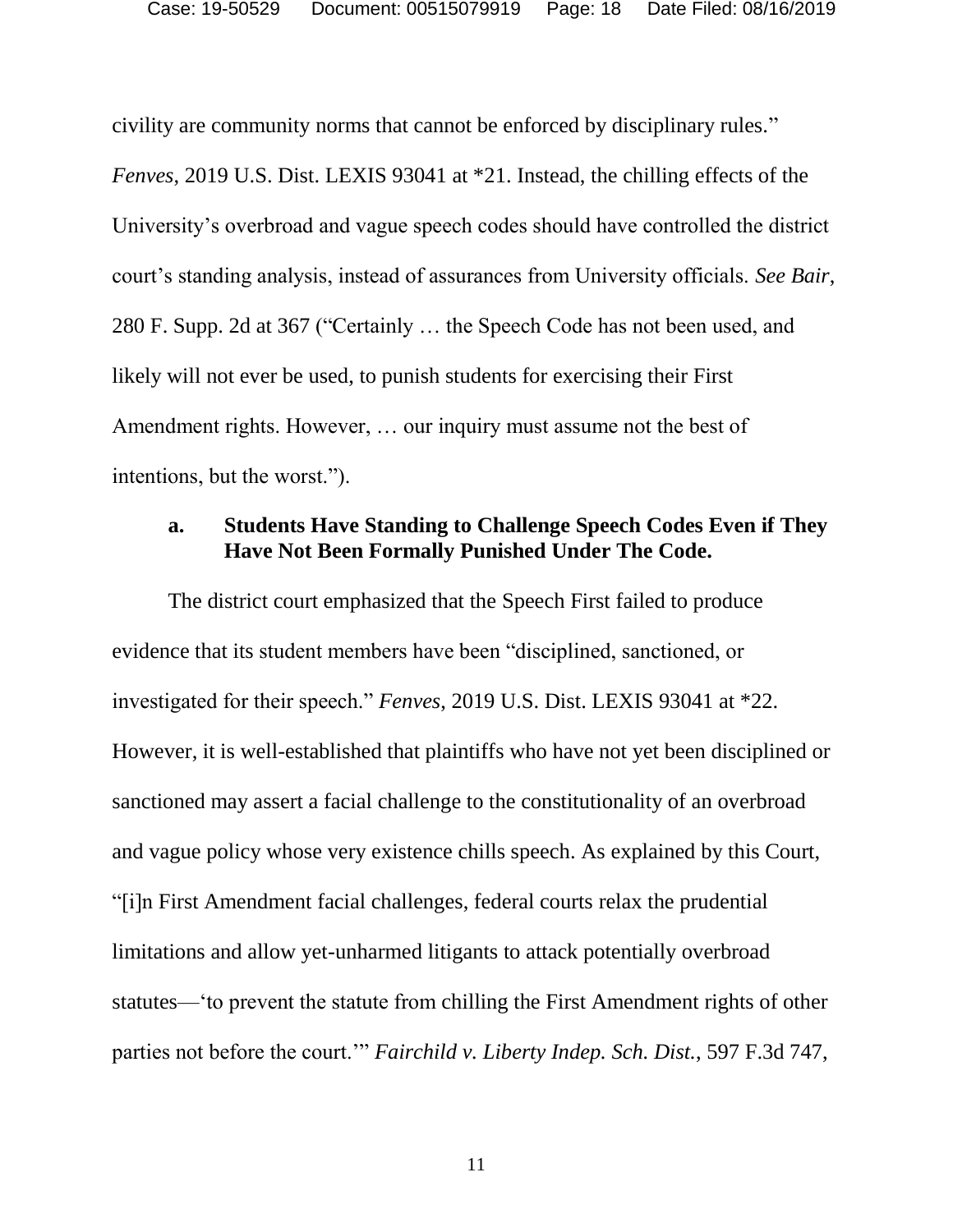754 (5th Cir. 2010) (citing *Secretary of Md. v. Joseph H. Munson Co.*, 467 U.S. 947, 956–958 (1984)).

In *McCauley v. University of the Virgin Islands*, for example, a student at the University of the Virgin Islands ("UVI") challenged provisions of UVI's student code of conduct after being charged with harassing an individual. 618 F.3d 232, 236 (3d Cir. 2010). After a bench trial, the trial court dismissed all of the student's claims, and the student appealed to the Third Circuit*.* The Third Circuit, *sua sponte*, addressed whether the student had standing to facially challenge provisions of UVI's code of conduct. *Id.* at 238.

The Third Circuit concluded that the student had standing to challenge certain provisions of UVI's code of conduct that "have the potential to chill protected speech"— even though the plaintiff testified that his speech was never chilled by those provisions. *Id.* at 238–240. The Third Circuit noted that "[l]itigants asserting facial challenges involving overbreadth under the First Amendment have standing where 'their own rights of free expression are [not] violated' because 'of a judicial prediction or assumption that the statute's very existence may cause others not before the court to refrain from constitutionally protected speech or expression.'" *Id.* at 238 (quoting *Broadrick v. Oklahoma*, 413 U.S. 601, 612 (1973)). After finding that the plaintiff had standing, the Third Circuit ultimately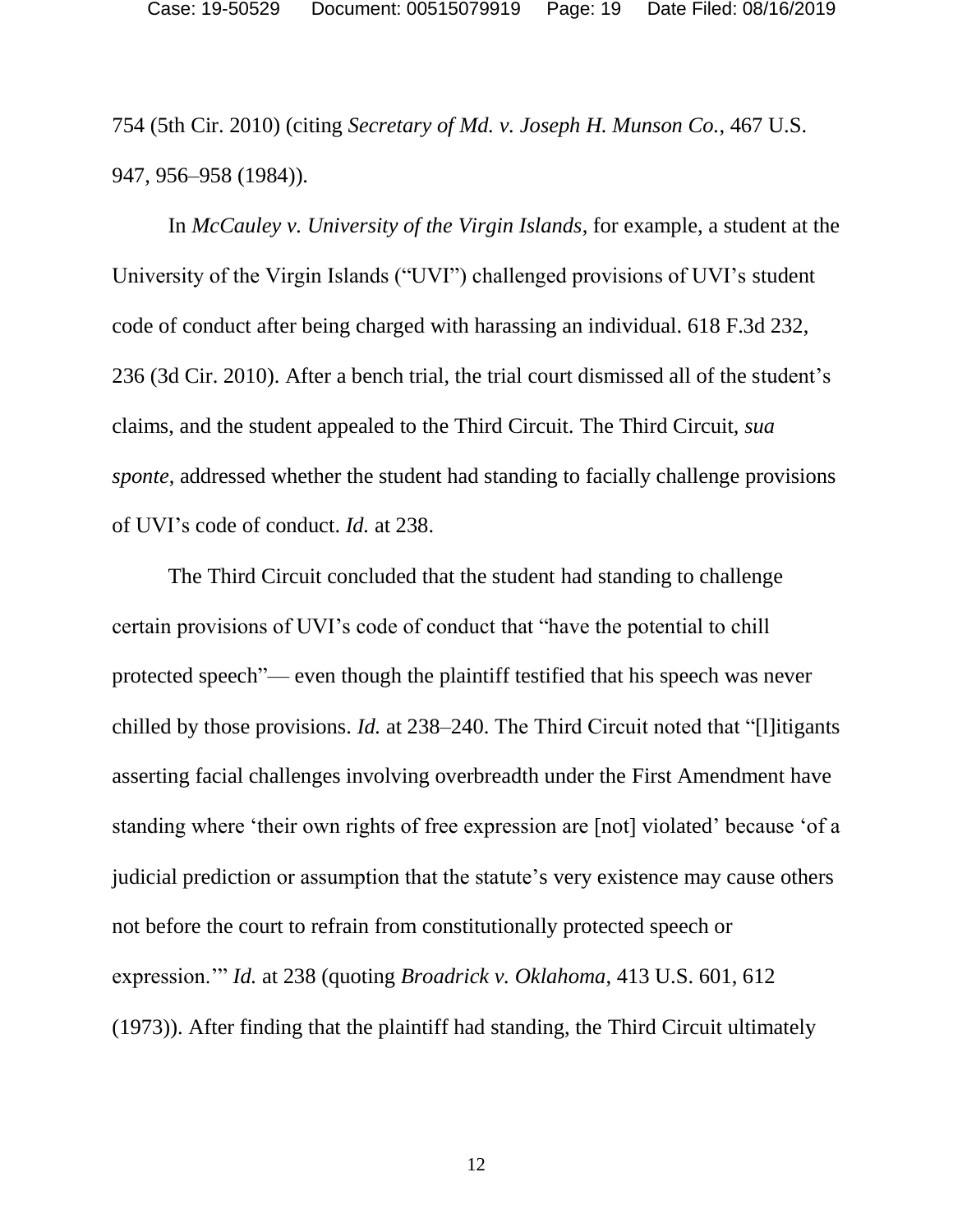held that because challenged provisions had the potential to chill protected speech, they violated the First Amendment. *Id.* at 250–253.

Moreover, promises from universities to rescind overbroad and vague policies do not deprive the court of subject matter jurisdiction because there is often "no assurance that [the university] will not reimplement its [overbroad and vague] policy, absent an injunction, after this litigation has concluded." *DeJohn v. Temple Univ.*, 537 F.3d 301, 309 (3d Cir. 2008). As observed by the Third Circuit, courts should be hesitant to dismiss cases due to lack of standing based upon assurances from the defendants that they will not implement their overbroad and vague policies to inhibit free speech because there is simply no way for the court to police the defendants' behavior once the litigation is over. *Id.*

Here, Speech First has standing to challenge the University's overbroad and vague policies, even if its members have not been formally disciplined under the University's policies. Just as the challenged speech policies in *McCauley* were unconstitutional because they had "the potential to chill protected speech," the University's policies have the potential to chill the protected speech of all its students. Indeed, Speech First's members provided specific examples to the district court of the topics they are afraid to speak out on for "fear that their speech may violate University policies." *Fenves*, 2019 U.S. Dist. LEXIS 93041 at \*19–20; Appellant Opening Br. 26–27. Thus, the University's attempt to assure the district

13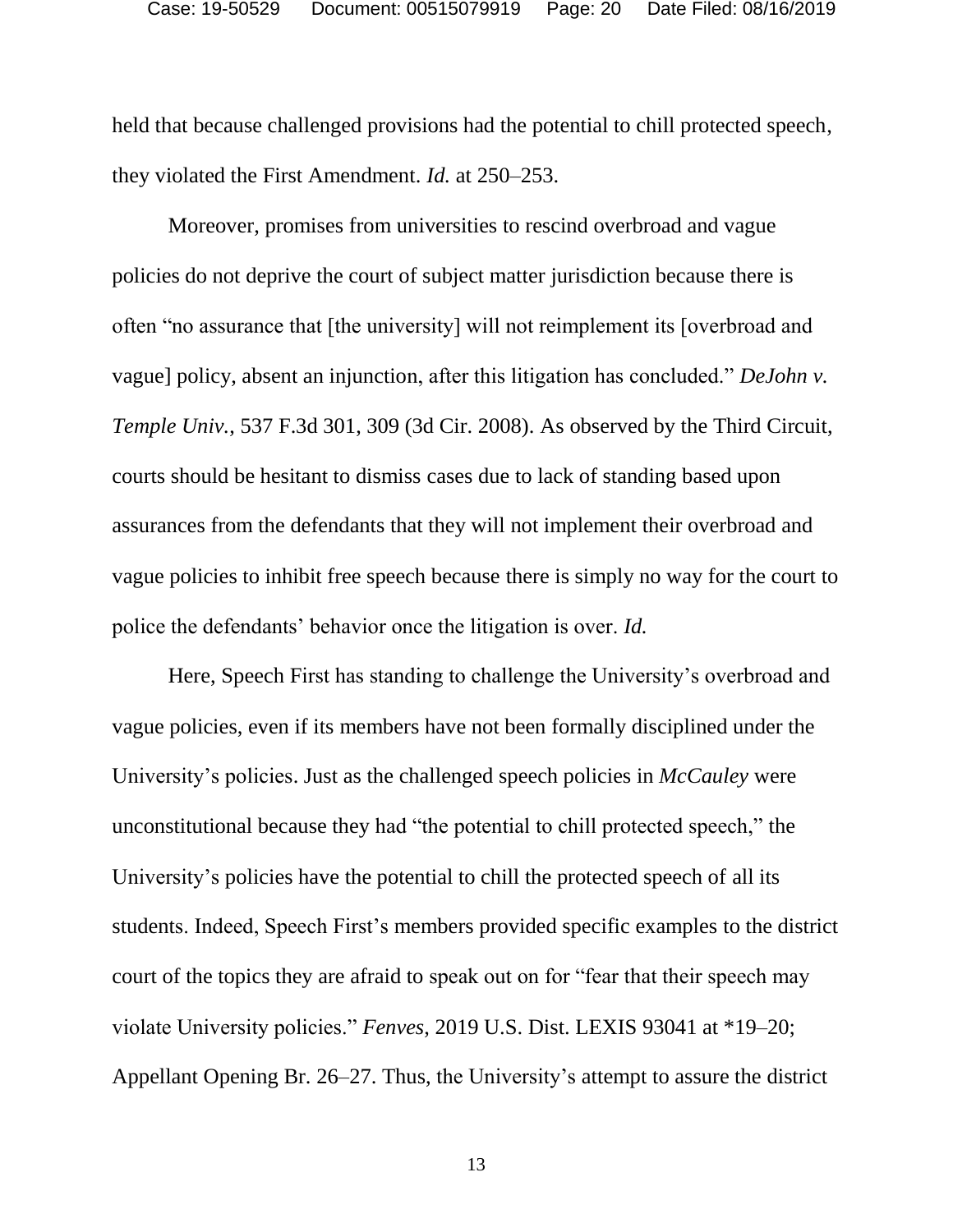court that Speech First's members have no cause for worry based on its past performance was beside the point. Speech First has standing to ask a federal court to review the constitutionality of overbroad and vague policies that on their face chill its members' protected speech as well as that of students not before the court.

#### **b. Students Have Standing to Challenge "Aspirational" Speech Codes that Nonetheless Chill Student Speech.**

The district court also relied heavily on the University's assurance that its civility rules are merely aspirational in ruling that "the students' self-censorship is not based on a well-founded threat of punishment under the University policies…." *Fenves*, 2019 U.S. Dist. LEXIS 93041 at \*22. In doing so, the district court did not give sufficient consideration to both (1) contrary language in the University's policies and (2) the severe chilling effect that a broadly-worded civility policy has on any controversial student speech.

First, the express language of the University's Residence Hall Manual (the "Manual"), refutes its assurance that its civility rules are not enforced. The Manual instructs that "'[m]embers of an educational community should adhere to standards of civility and good taste that reflect mutual respect.'" *Id.* at \*8. Though the Manual uses the words "'should adhere'" to refer to its standards of civility, good taste, and mutual respect, it goes on to explain that Residence Life staff and the Residence Hall Council will "'decide ... appropriate steps that need to be taken'" to address incidents of "'racism, sexism, hetero sexism, cissexism, ageism,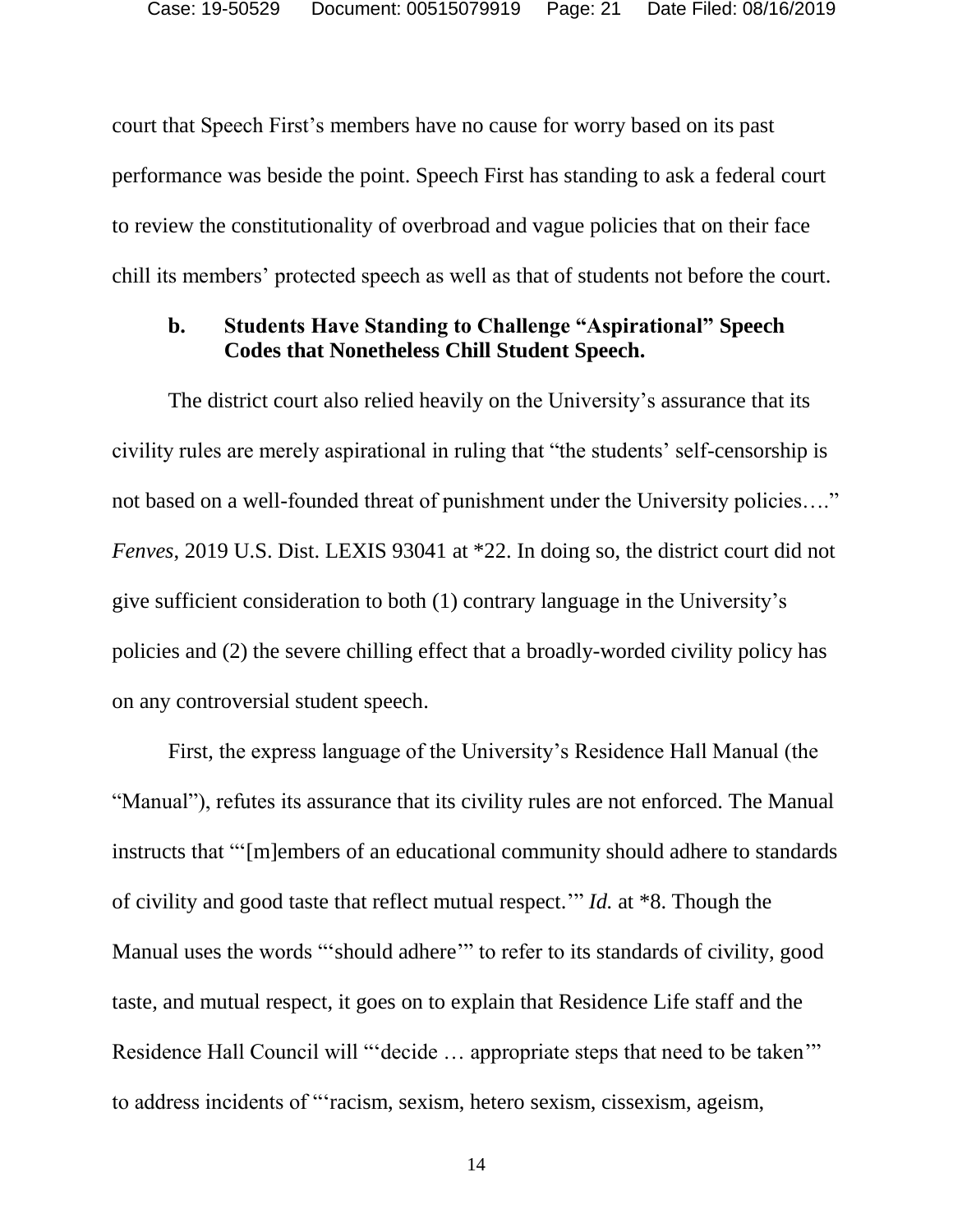ableism, and any other force that seeks to suppress another individual or group of individuals.'" *Id*. at \*9. The latter gives teeth and context to the Manual's behavioral standards.

The U.S. District Court for the Northern District of California granted a preliminary injunction against a similar policy in *College Republicans at San Francisco State University v. Reed,* 523 F. Supp. 2d 1005 (N.D. Cal. 2007). In *Reed*, the SFSU College Republicans sought to prohibit SFSU from enforcing provisions of its handbook because they were unconstitutionally overbroad and vague, including the provision that "[s]tudents are expected … to be civil to one another and to others in the campus community … ." *Id*. at 1010–1011. This provision was contained under the "Standards for Student Conduct," which also stated that "'Student behavior *that is not consistent with the Student Conduct Code* is addressed through an educational process that is designed to promote safety and good citizenship and, *when necessary, impose appropriate consequences*.'" *Id.* (emphasis in original).

SFSU argued that its civility provision did not violate the First Amendment because it "is merely a declaration of aspiration, merely hortatory, not a command whose violation could support imposition of discipline." *Id.* at 1011. In concluding that the provision was unconstitutional, the court in *Reed* rejected this assertion because the student conduct standards stated that SFSU could "'impose appropriate

15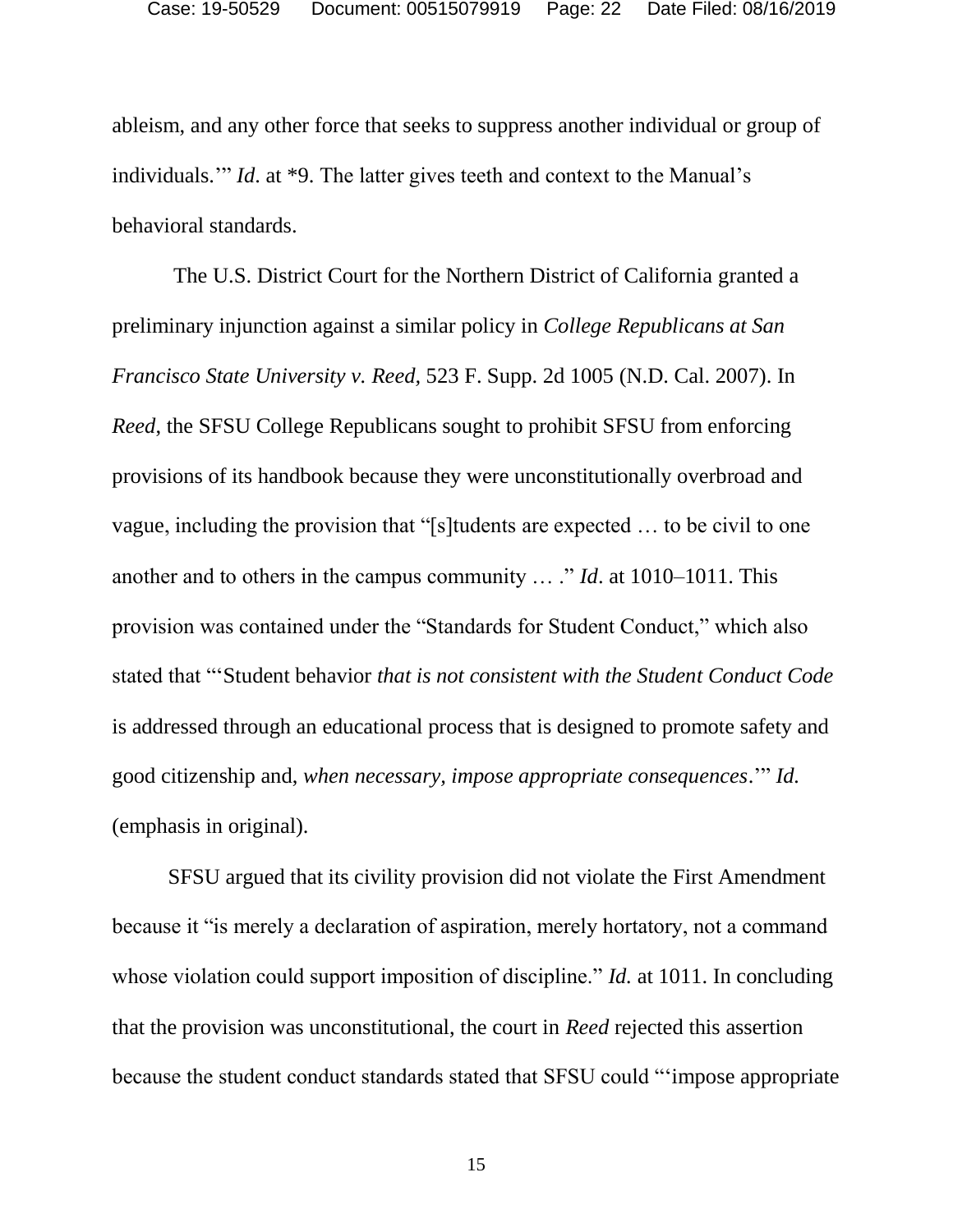consequences'" when students engaged in behavior that was "'not consistent with the student conduct code' … ." *Id.* at 1016. The court concluded that reasonable students would infer that they would face "appropriate consequences"  $-$  i.e., discipline or other sanction — if they did not follow the student conduct code's "civility" mandate. *Id.*

Similarly here, a straightforward reading of the University's Manual would lead a reasonable student to understand that being uncivil to another individual or group of individuals will lead to consequences imposed by Residence Life staff. Though *Reed* court reached the merits of the plaintiff's overbreadth challenge, its reasoning is persuasive in determining whether Speech First's members have reasonable grounds to self-censor in order to avoid institutional repercussion. In finding SFSU's civility policy facially overbroad, the *Reed* court explained the innate chilling effect of such a malleable restriction imposed on *any* controversial speech or expressive conduct:

In the context of these findings, have plaintiffs persuaded us that there is a real likelihood that leaving the civility requirement intact would 'chill' to a substantial degree expression, or expressive activity, that the First Amendment protects from governmental regulation? The answer is yes. As plaintiffs point out, the word 'civil' is broad and elastic — and its reach is unpredictably variable in the eyes of different speakers. Given the fact that this term is both opaque and malleable, the University's failure even to try to define it intensifies the risk that students will be deterred from engaging in controversial but fully protected activity out of fear of being disciplined for so doing.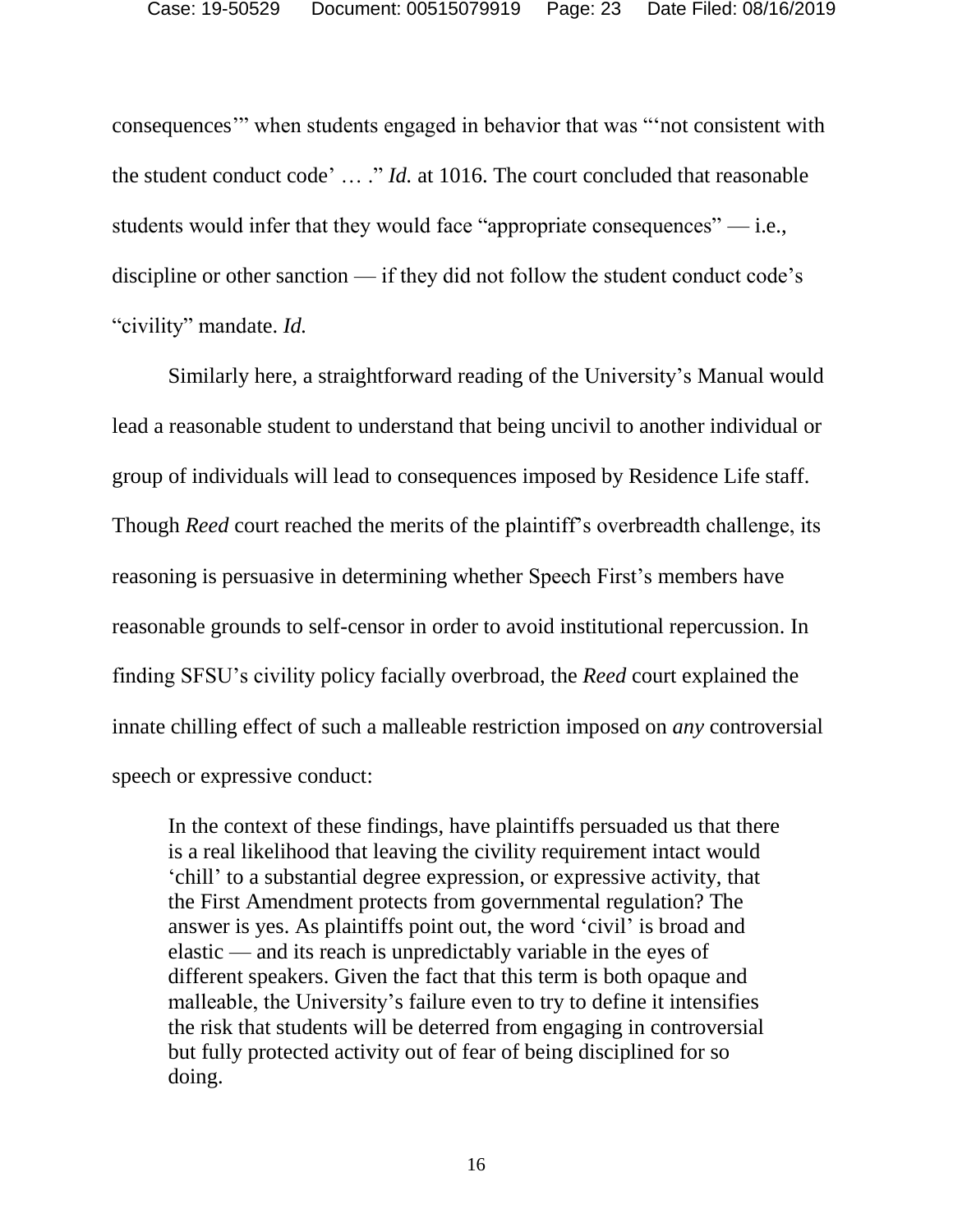It is important to emphasize here that it is controversial expression that it is the First Amendment's highest duty to protect. By political definition, popular views need no protection. It is unpopular notions that are in the greatest peril — and it was primarily to protect their expression that the First Amendment was adopted.

 $\left[\ldots\right]$ 

This is a significant point because there is a much greater risk that expressing new, unpopular or controversial ideas will trigger retaliatory action than expressing popular ideas would. Understanding that greater risk, it is the people who want to express unpopular, controversial ideas who are more likely to be deterred by the possibility of punishment. It follows that the First Amendment must be less tolerant of restrictive intrusions into spheres of unpopular thought than into spheres of popular thought.

#### *Id.* at 1017-1018.

This speaks directly to the dilemma facing Speech First's members. They believe their views are unwelcome to many in the University community. Because of the University's broad and subjective policy language, they have no reasonable basis to understand when causing offense will trigger negative consequences. In short, the district court erred by accepting the University's assurance that its civility policy is merely "aspirational" and could not be used to stifle student speech. Even though Speech First's members have not yet been disciplined by this civility policy, the organization has standing to challenge the policy because it is likely to and has chilled protected student speech.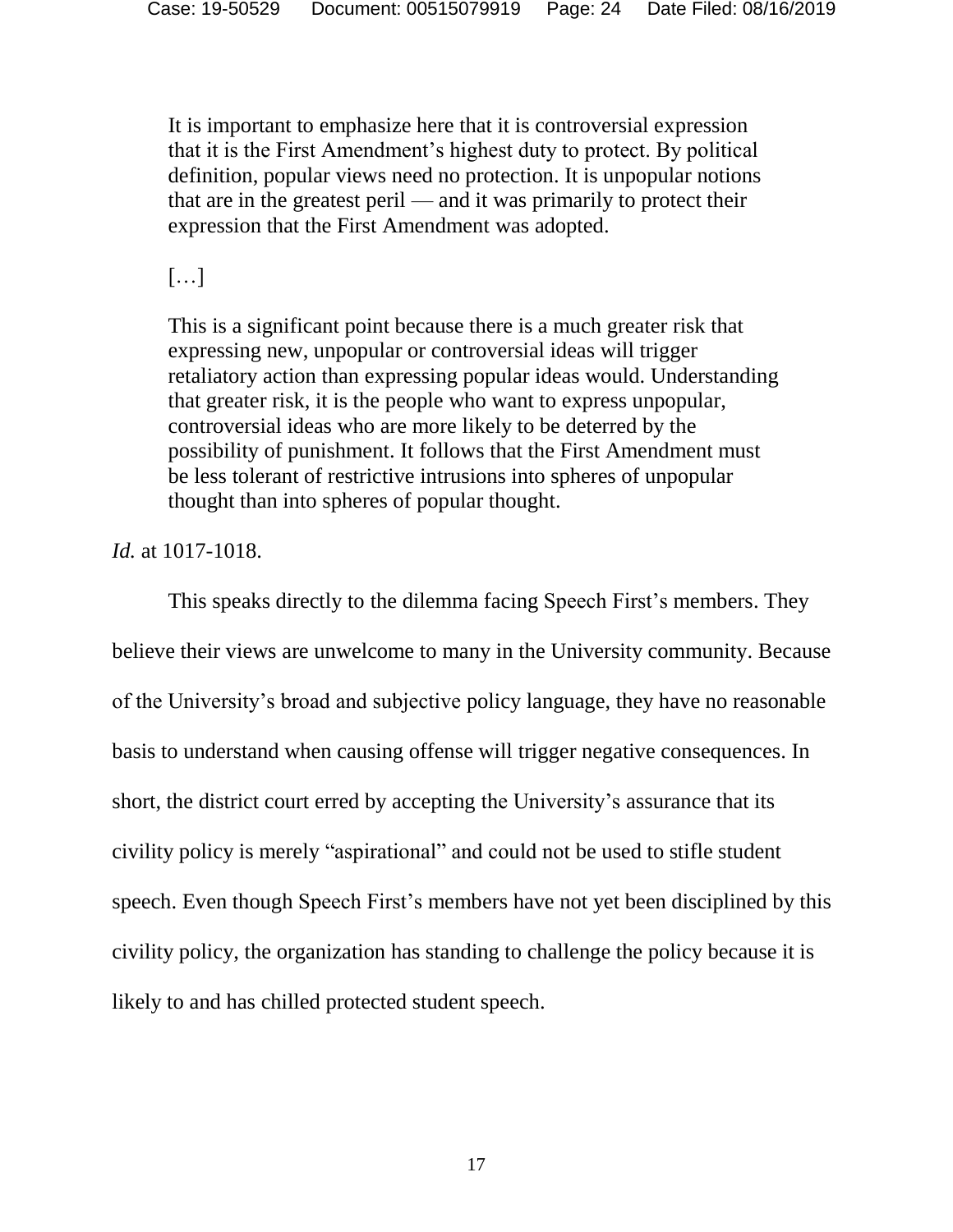#### **CONCLUSION**

Hundreds of thousands of students across the country attend a university or college with restrictive speech codes. Like many before, Appellee assured the district court that its own facially restrictive policies are either "aspirational" or safe in the hands of responsible actors. As discussed above, however, universities' assurances of commitment to free speech often quickly erode when a student expresses an unpopular or controversial opinion. Against this backdrop, it is clear that the concerns of Speech First's student members are not "imaginary." Without a judicial determination about the constitutionality of the challenged policies, the University's students are forced to self-censor or face potential discipline or other institutional consequences for expressing their views.

Accordingly, *amicus curiae* FIRE urges this Court to protect students' free speech rights by reversing the district court's order of dismissal for lack of standing.

Dated: August 16, 2019 Respectfully Submitted,

/s/ JT Morris JT Morris JT Morris Law, PLLC 1105 Nueces Street Austin, TX 78701 Telephone: (512) 717-5275 Fax: (512) 582-2948 E-mail: jt@jtmorrislaw.com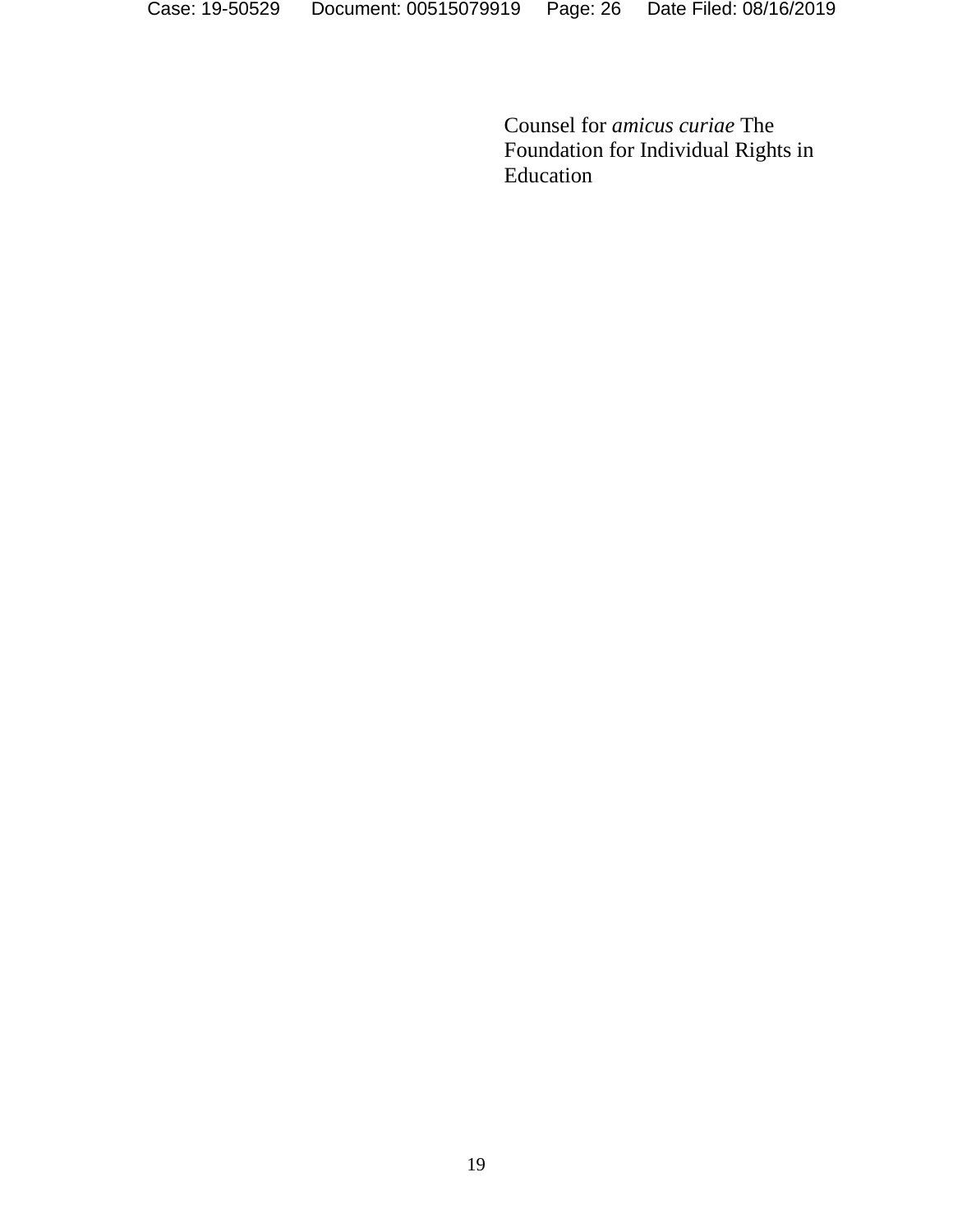### **CERTIFICATE OF SERVICE**

I hereby certify that on August 16, 2019, a true and correct copy of the foregoing Brief of Amicus Curiae the Foundation for Individual Right in Education in Support of Plaintiff-Appellant Speech First, Inc. and Reversal were served via electronic filing with the Clerk of Court and all registered ECF users.

Dated: August 16, 2019

/s/ JT Morris JT Morris